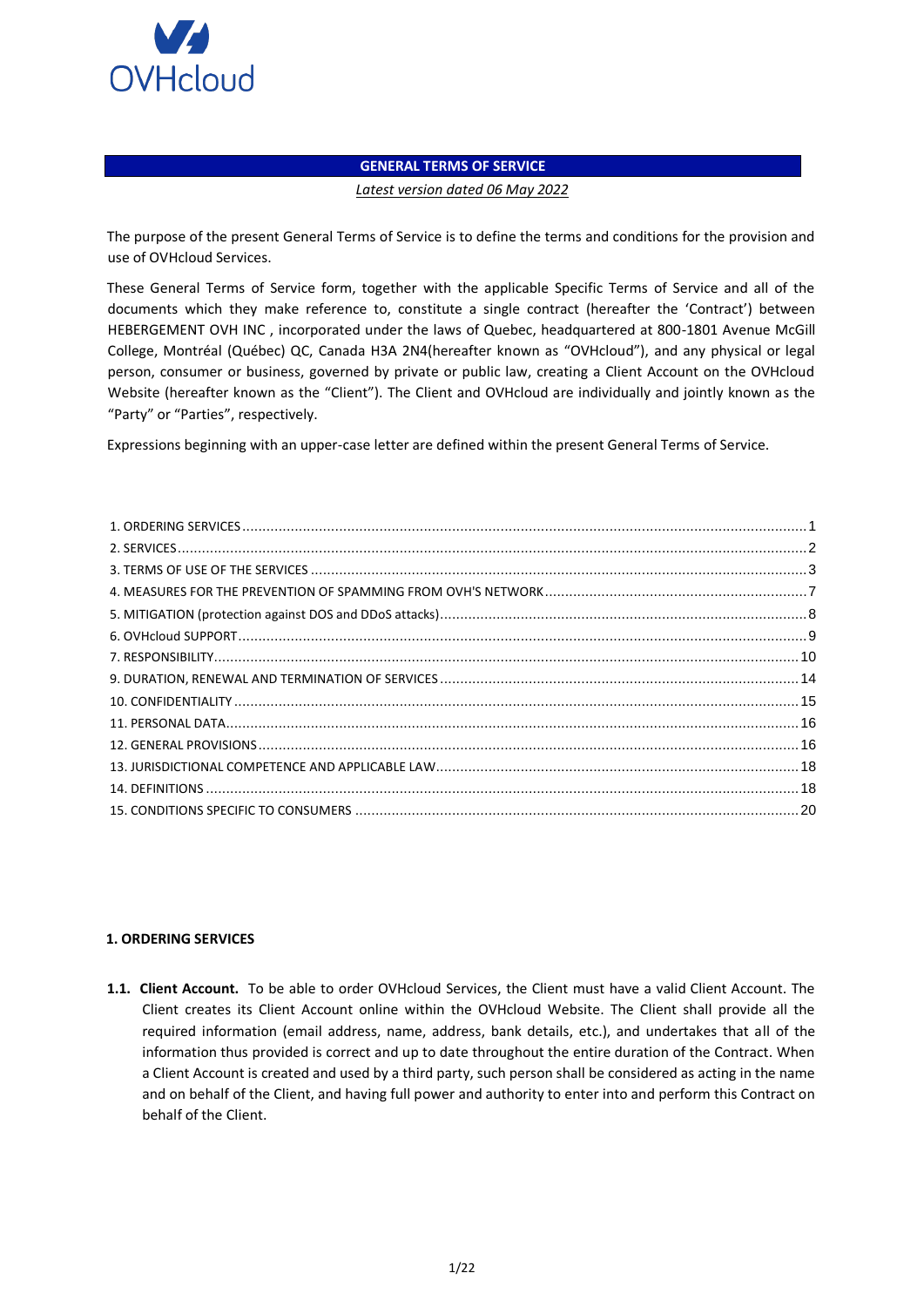

**1.2. Activation of the Client Account.** Prior to the activation of the Client Account, as well as at any time while the Contract is in effect, OVHcloud reserves the right to verify the accuracy of the information sent by or for the Client Account, and to request supporting documents from the Client. OVHcloud reserves the right not to activate, or to deactivate, the Client Account in the event that any of the information provided by the Client is incomplete, inaccurate, or fraudulent.

**1.3. Orders.** Once its Client Account has been activated by OVHcloud, the Client can order Services.

 Depending on Services, Orders can be sent using the OVHcloud Website and/or directly using the Client's Management Interface and/or using an API which OVHcloud may provide for said purpose. The Client is solely responsible for the management of its Client Account and associated authentication credentials (user names, passwords, etc.). Any Order sent from the Client Account is deemed to have been submitted by the Client, is binding on the Client and agree to be bound by the Terms of Service. The terms and timescales for the provision of Services vary depending on the Service ordered. Some Services are made available only upon receipt by OVHcloud of payment from the Client in advance for the relevant Services. It is the responsibility of the Client to ensure that the delivery terms for the ordered Services meet its needs.

#### <span id="page-1-0"></span>**2. SERVICES**

- **2.1. Applicable Terms of Service.** The provision and use of the Services are governed by these Terms of Service, the Specific Terms of Services applicable to the selected Services, any other conditions referred by the General Terms of Services and Specific Terms of Service, such as Third Party Product Terms of Use, along with any other information given to the Client during the Order ("Terms of Service"). The use and/or the download of Third Party provided by OVHcloud in the provision of the Services constitutes acceptance of the Third Party Product Terms of Use in accordance with Article 3.11. The Specific Terms of Service, and the Third Party Product Terms of Use supplement these General Terms of Service. In the event of contradiction, the Specific Terms of Service, as well as the General Terms of Service, shall prevail over the Third Party Product Terms of Use. The Terms of Service in effect are available on the OVHcloud website, or may be sent to the Client upon request addressed to OVHcloud Support. The Terms of Service may vary depending on the country where the Services are located and the local laws that will be applicable.
- **2.2. Information related to the Services.** OVHcloud makes available to the Client via the OVHcloud Website, online resources which enable the Client to be informed of the characteristics of the Services offered. These resources may include, in particular, (a) information regarding various available features, configurations, options and ranges and(b) documentation, technical guides and/or examples (or use cases) on using the Services so as to facilitate better understanding and use of the Services. The Client may obtain additional information regarding the Services by contacting OVHcloud Support in accordance with article 4 below. In cases where OVHcloud offers Services which comply with known standards or specific regulations which apply to certain activities, OVHcloud shall communicate its scope of responsibility as well as the conditions in which OVHcloud complies with said standards or regulations.
- **2.3. OVHcloud commitments and obligations.** OVHcloud undertakes to exercise reasonable care and skill in providing Services in accordance with the characteristics, terms and levels of Service stated in the Contract. In particular, OVHcloud agrees to exercise reasonable skill and care in keeping in place a competent team responsible for assisting the Client and handling Incidents ("OVHcloud Support") and ensuring the availability and security of Services in accordance with the applicable terms and performance levels. OVH is subject to an obligation of means.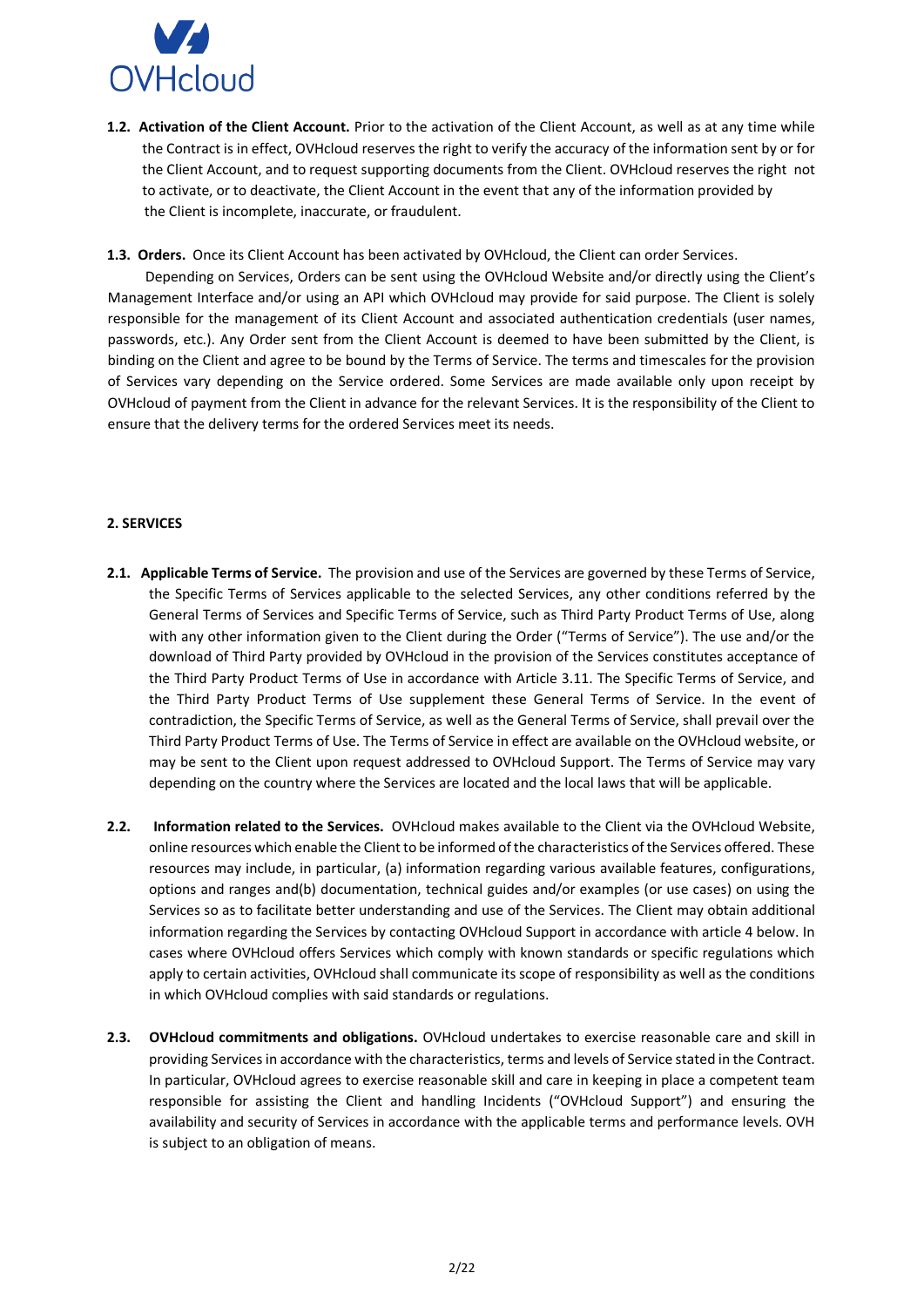

**2.4. Subcontracting.** Subject to the legal and contractual provisions applicable in matters of privacy and personal information, OVHcloud may subcontract all or part of the Services to its Affiliates. Within the scope of the Contract, OVHcloud may freely recourse to Third-Party Providers, without having to inform the Client or sollicitate it prior approval. However, subject to contradictory provisions of Specific Terms of Service in effect or Client's specific agreement, no perfomance implying access to the Content stored by the Client within the scope of the Services shall be subcontracted outside of OVHcloud Group. OVHcloud shall in all cases remain primarily liable for the provision of the subcontracted Services.

### <span id="page-2-0"></span>**3. TERMS OF USE OF THE SERVICES**

- **3.1. Compliance with the Terms of Service.** The Client agrees to order and use the Services in accordance with the Terms of Service in effect. The Services must be used in good faith. In particular, the Client undertakes to comply with these General Terms of Service, the Specific Terms of Service and the applicable Third Party Product Terms of Use, as well as any information communicated to the Client at the time of the Order. When using the Services on behalf of a third party, or authorizing a third party to use the Service and before any use of the Service(s) by such third party, the Client undertakes to communicate and to validate the relevant terms to that third party and guarantee compliance of the Terms of Service by the relevant third party.
- **3.2. Selection of Services.** Before ordering and using the Services, the Client shall familiarize itself with all of the applicable Terms of Services (in particular, the Specific Terms of Service and the Third Party Product Terms of Use), and study all of the documentation, configuration, options and ranges of services available, in order to select Services and characteristics suited to the Client's needs and those of the third parties for whom or on whose behalf the Services will be used. In particular, the Client shall verify that the Services are suited to the legal and regulatory requirements applicable to the activities performed within the scope of the use of the Services. In order to obtain any additional information regarding the Services, the Client may contact OVHcloud Support as set out in article "OVHcloud Support" hereafter. The terms and characteristics of the Services shall be updated regularly. The Client is responsible to take note of these updates, particularly when placing new orders.
- **3.3. Connection.** To use the Services, the Client must ensure that it has access to a remote connection (such as the Internet or a private network), which it is solely responsible for and bears the costs of. The Client is hereby informed that the Internet presents technical hazards and security risks that are external to the technical measures employed by OVHcloud in the provision of the Services. OVHcloud shall not be held liable for any faults by Internet access providers or other third party data transport networks (including but not limited to lack of reliability of connection lines, bandwidth fluctuations, connection interruptions, etc.), nor for the consequences of said faults, particularly in cases when they result in the unavailability or discontinuity of the Services.
- **3.4. Means of authentication.** The Client is responsible for the management and confidentiality of the necessary means of authentication for connecting to and using the Services. The Client shall ensure that the Users are knowledgeable of and follow standard practices which enable them to maintain the confidentiality of their authentication credentials. The Client is solely responsible for any consequences which may arise from the loss, disclosure, or fraudulent or illicit use of the authentication credentials provided to Users. OVHcloud shall in no way be held liable in this regard. The Client undertakes to immediately inform OVHcloud of any loss or disclosure of any authentication credentials, and immediately proceed with changing said authentication credentials.
- **3.5. Content.** With the exception of items provided by OVHcloud, OVHcloud does not intervene in the handling of the Content and is forbidden from accessing said Content for any other purpose than as necessary for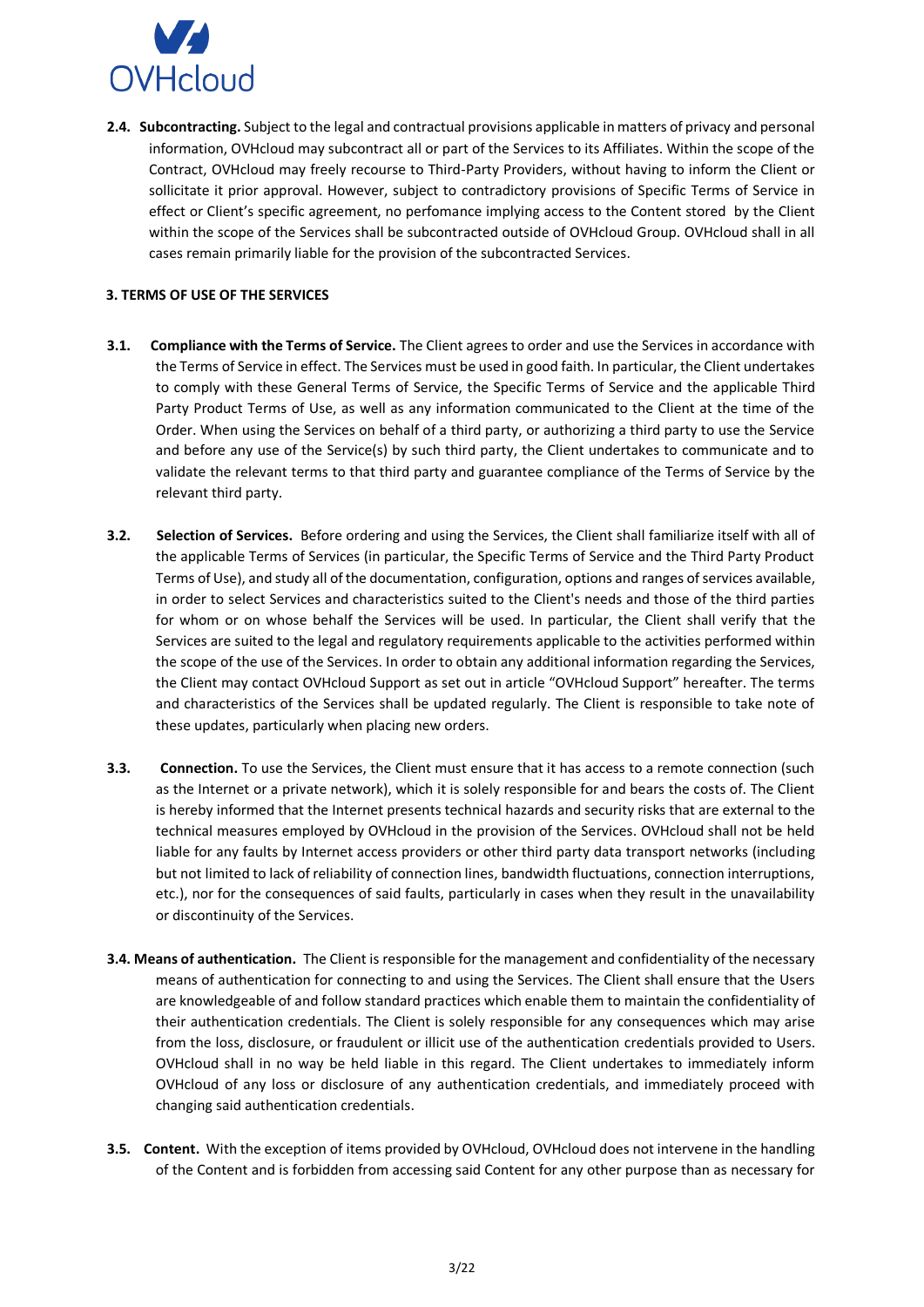

the execution of the Services. OVHcloud does not perform any verification, validation or update operations on said Content. Likewise, OVHcloud does not perform any particular backups of Content stored in the scope of the Services. Therefore, the Client is solely responsible for taking all necessary measures to safeguard its data in order to protect it against risk of loss or degradation regardless of cause. The Client shall ensure that the Content is legal and used in accordance with applicable industry standards, laws and regulations. Any use of illegal or fraudulent Content (such as the distribution, publication, storage or transmission of content of sexually explicit material, content that is obscene, offensive, hateful or inflammatory, incites crimes against humanity, acts of terrorism, paedophilia, anti-Semitism, racism, or content inciting hatred or discrimination towards individuals by reason of their gender, religion, sexual orientation or identity, or disability), or the illegal or abusive use of Content (for example, fraudulent use of content, or use of content in violation of rights belonging to a third party such as personality rights, copyrights, patents, brands or other intellectual property rights) within the scope of Services is prohibited, and can lead to, in accordance with the provisions of the Contract, the immediate suspension of all or part of the Services provided under the Contract, the deactivation of the Client Account and/or the termination of the Contract by OVHcloud, without prejudice to OVHcloud's other rights and remedies under the Contract or at law.

- **3.6. Compliance with laws and regulations – Prohibited activities.** The Services shall be used in a reasonable manner, pursuant to all applicable laws and regulations. The Client undertakes to keep abreast of any updates or changes to laws, regulations or documentation provided by OVHcloud. Explicitly forbidden actions include, but are not limited to, (a) abuse, fraudulent or excessive use of the Services and resources made available to the Client, particularly any use of a nature that threatens the stability and security of OVHcloud systems or which can result in a degradation of the Services performance provided to other OVHcloud clients, (b) intrusions or intrusion attempts launched from the Services (including, but not limited to, port scanning, sniffing, spoofing, and more generally, attacks on external parties originating from resources made available by OVHcloud) except Penetrating Tests specifically authorized by OVHcloud pursuant to these General Terms of Service, (c) any use or attempted use of spam or any other similar technique, and (d) use of illicit or prohibited Content as specified in article 3.5 "Content". For clarity sake, crypto currency mining, denial of service attacks, spamming, or any other activity designed to, or capable of disrupting, damaging or limiting the functionality of any Services are strictly prohibited. This does not affect the Client's right to use consensus mechanisms such as "proof of stake" to verify transactions in the blockchain, provided always such mechanism does not fall under the restriction set forth in paragraph (a) above.
- **3.7. Suspension of Services.** OVHcloud reserves the right to suspend all or part of the Services in the event of (a) a known risk to the stability and/or security of the OVHcloud systems or environment by the Services and/or Client Content, (b) scheduled maintenance, or (c) a request issued by a legal authority or competent judicial authority (d) notification by a third party in accordance with applicable laws(e) noncompliance of the Client with all or part of the Terms of Services. Said suspension may occur immediately and without prior notice in case of urgency or necessity, and particularly in the case of an event such as described in point (a) and (c) above, or in case of illicit or fraudulent use of the Services, or use that is in violation of the rights of a third party, and more generally, of any use which may bind the liability of OVHcloud. Except in relation to cases of judicial or legal requisitioning or noncompliance with the Terms of Services, OVHcloud shall endeavour to minimise the impact of a suspension on the normal operations of the Services. Any such suspensions shall in no way release the Client from its obligation to pay the entirety of the amounts due to OVHcloud under the Contract, which is without prejudice to the Client's right to engage OVHcloud's liability in accordance with article "Liability" hereafter in case such suspensions result from OVHcloud's failure to fulfil its obligations. The Client can consult the maintenance schedule using the interface provided for this purpose. In the event any such suspension results in a failure by the Client to fulfil its obligations under the Contract, the suspension shall take place without prejudice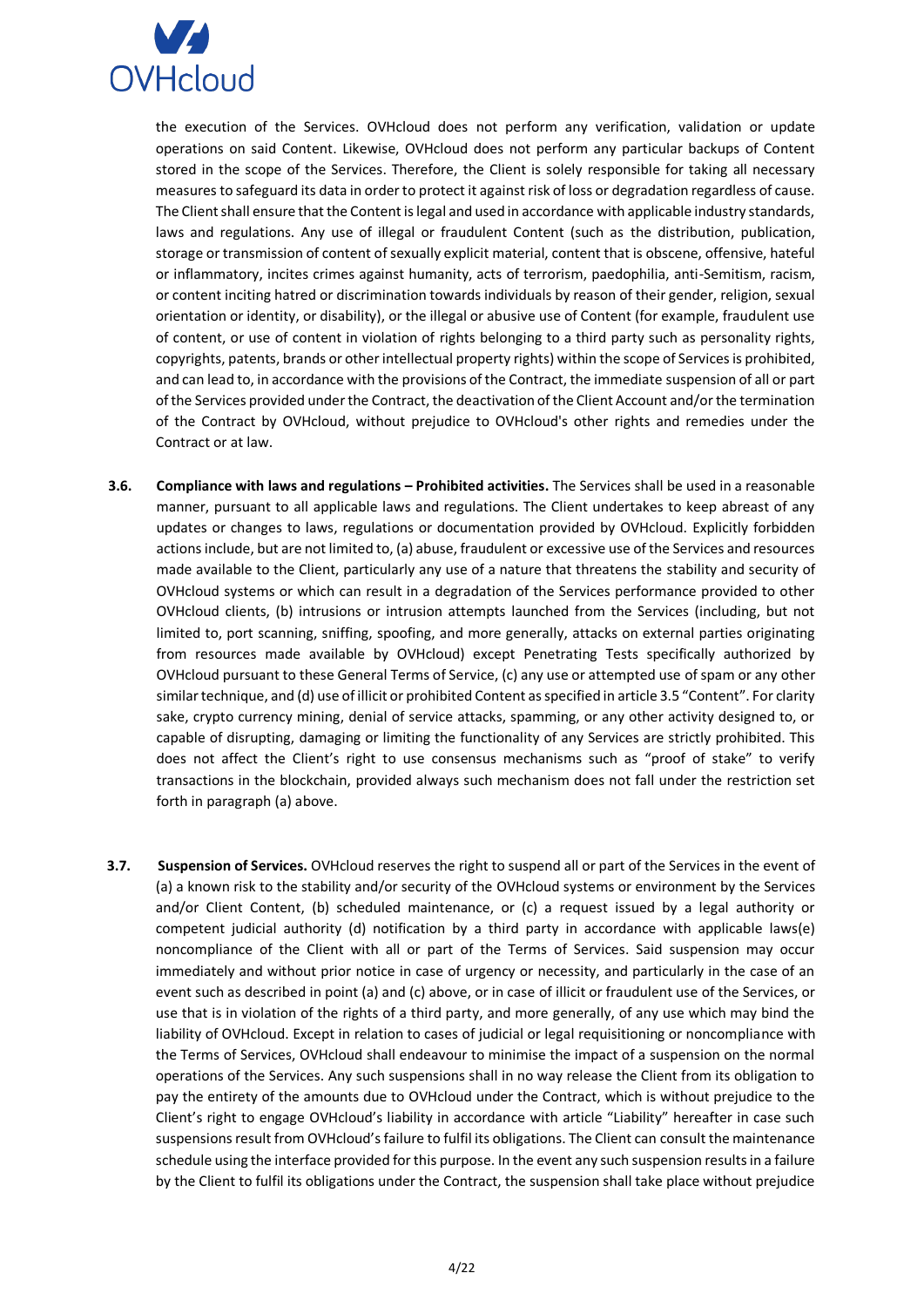

to OVHcloud's right to terminate the contract in accordance with article "Duration, Renewal and Termination of Services" hereafter, and without prejudice to OVHcloud's other rights and remedies at law. Except in cases of termination or nonrenewal of Services, suspensions of Services shall not result in the deletion of the Client's data. Unless suspensions result exclusively of OVHcloud's failure to fulfil its obligations, the duration of the aforementioned suspensions shall not count as unavailability of Services in respect with the service level agreement provided in the Agreement.

- **3.8. Updates to Services.** OVHcloud may modify the Services at any time, and may add, modify or remove ranges, options or features, as well as upgrade their performance. The Services are described online on the OVHcloud Website. The Client is responsible for keeping abreast of any updates to the Services, which are immediately applicable to any new Orders. Concerning the Services in use by the Client, the latter shall be informed by email or via its Management Interface of any substantial updates which are of a nature to downgrade said Services, at least seven (7) calendar days before the implementation of said update. Nevertheless, modifications to Third Party Products and urgent cases (such as security risks, or legal or regulatory compliance updates) may result in immediate modifications to the Services. Subject to the article "Condition Specific to Consumers", in case of an update that degrades existing Services in use by the Client (removal of functionality, performance downgrade, etc.), the Client may terminate the relevant Services by registered letter with acknowledgment of receipt, or through a specific form provided in its Management Interface, within thirty (30) days from the date the relevant update is implemented.
- **3.9. Intellectual property. Usage rights.** All of the items (software, Infrastructure, documentation, etc.) made available to the Client by OVHcloud in the provision of the Services and during the term of the Contract remain the exclusive property of OVHcloud or the third parties which have granted the rights to use them. OVHcloud grants the Client a non-exclusive licence to use the items made available to it only in accordance with and for the duration of the present Contract. With the exception of the aforementioned items made available to the Client by OVHcloud in the provision of the Services, the Client remains solely responsible for acquiring all of the authorisations and usage rights for the elements and Content (data, software, applications, systems, websites, etc.) which it uses and operates in relation to the Services. The Client and Users retain all intellectual property rights in their respective Content which OVHcloud shall not use expect to the extent necessary for the performance of the Services. Subject to mandatory legal provisions in effect, the Client is not authorized to decompile the software, source code and algorithms used in the course of supplying the Services, notably to reverseengineer.

# **3.10. Compliance with Sanctions.**

3.10.1. The Client shall at all times comply with Sanctions.

The Client represents and warrants that:

a) it is not, and was not previously, a person which has been designated under, targeted by, or otherwise subject to, any Sanctions;

b) it is not owned or controlled by, or acting for or on behalf of, an individual or entity which has been designated under, targeted by or otherwise subject to, any Sanctions; and

c) the Services will not be sold, exported, diverted or otherwise transferred to any individuals or entities located in countries or regions subject to comprehensive Sanctions or trade embargoes, to the governments of any of these countries or regions, or to any person or entity that is otherwise targeted by Sanctions laws, or to any person or entity that is directly or indirectly involved in acts of terrorism, or in connection with weapons of mass destruction or missile applications; and

d) it will not use, deal with, sell, supply, transfer or export, or broker the use, dealing with, sale, supply, transfer or export of the Services in a manner that would otherwise violate Sanctions.

3.10.2. The Client shall inform OVHcloud immediately if any of the representations and warranties in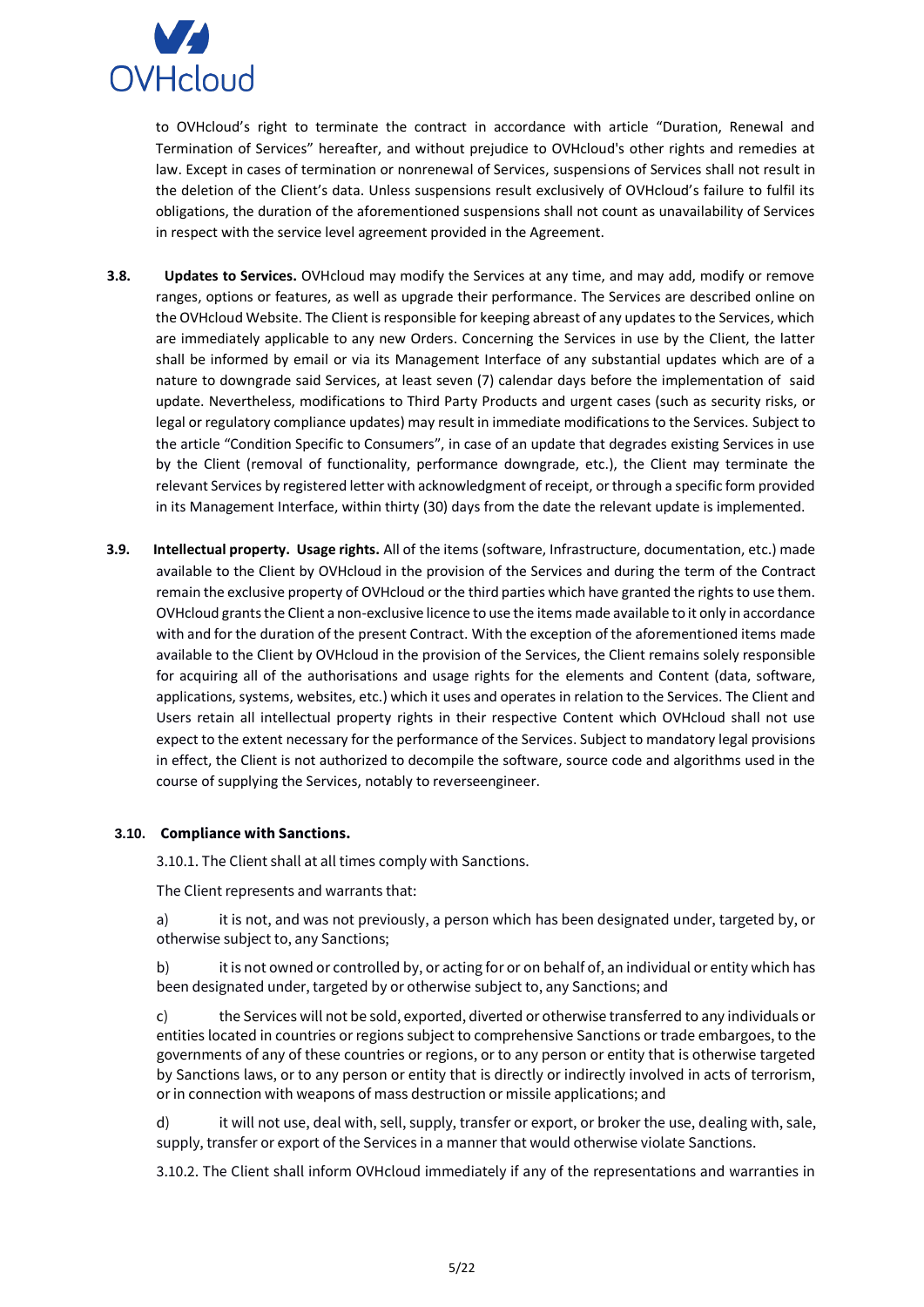

this clause cease to be accurate in any respect at any time during the term of this Contract.

3.10.3. OVHcloud is not obliged to perform any obligation under this Contract to the extent that the performance of such obligation would breach Sanctions applicable to OVHcloud or expose OVH to any risk of enforcement action or punitive or restrictive measures or other adverse action under Sanctions.

3.10.4. In the event that:

a) the Client breaches any provisions of this clause;

b) the representations and/or warranties set out in this clause cease to be accurate in any respect at any time during the term of this Contract; or

c) clause 3.10.3 applies,

OVHcloud, in its discretion, shall be entitled to terminate all or part of this Contract, by providing written notice to the Client upon such terms and with such effect as specified by OVHcloud in such written notice. OVHcloud reserves the right to refuse Orders submitted (a) from countries subject to Sanctions, or (b) by citizens of those countries or individuals subject to Sanctions.

- **3.11. Third Party Products.** Subject to specific commitments undertaken within the scope of the applicable Specific Terms of Service, (a) OVHcloud is not responsible for Third Party Products made available within the scope of the Services which may contain technical errors, security vulnerabilities, incompatibilities or instabilities, and offers no guarantee for the Third Party Products made available by OVHcloud to the Client in the provision of the Services (including all related information and items such as software, systems, applications, etc.), and (b) the Client is only authorised to use the Third Party. Products made available to it by OVHcloud in accordance with the terms of the Contract, and in particular is forbidden from decompiling, accessing the source code, reinstalling on any other infrastructure software or systems made available to it. The Client uses the Third-Party Products entirely at its own risk, in accordance with these Terms of Service, and is responsible to ensure that such Services are suited to its needs and the purposes for which it uses them.
- **3.12. Continuity and Reversibility of Services.** Unless provided otherwise in the Specific Terms of Service, the termination of Services for any reason whatsoever (in particular, the termination or non-renewal of the Contract, failure to comply with the Terms of Service, etc.), as well as certain operations to update or reinstall the Services, shall automatically result in the irreversible deletion of all Content (including information, data, files, systems, applications, websites, and other items) that is reproduced, stored, hosted, collected, transmitted, distributed, published and more generally used and/or operated by the Client within the scope of the Services, including any potential backup. Before the termination or expiry of the Services, and before proceeding with any delete operations, update or reinstallation of Services, the Client is solely responsible to perform any operations (such as backup, transfer to a third party solution, Snapshots, etc.) which are necessary to the preservation of its own Content. Upon request from the Client, and subject to the stipulations of the article on "Confidentiality" below, OVHcloud shall provide any technical information concerning the Services which may facilitate reversibility operations and the Client's Content recovery. Such provision of assistance may result in additional charges for time worked, based on the financial terms available on the OVHcloud Website or upon request to OVHcloud Support. However, OVHcloud does not proceed to any operation of restitution or Client's Contents migration. Such operations are under the Client's exclusive responsibility. With the exception of any data which OVHcloud must preserve in accordance with applicable laws and regulations, the data referred to in article "OVHcloud processes" below, and any data necessary for the defence of its rights, OVHcloud undertakes not to keep a copy of the Client's data following the termination of Services, unless otherwise agreed by the Parties or provided otherwise in the applicable Specific Terms of Service.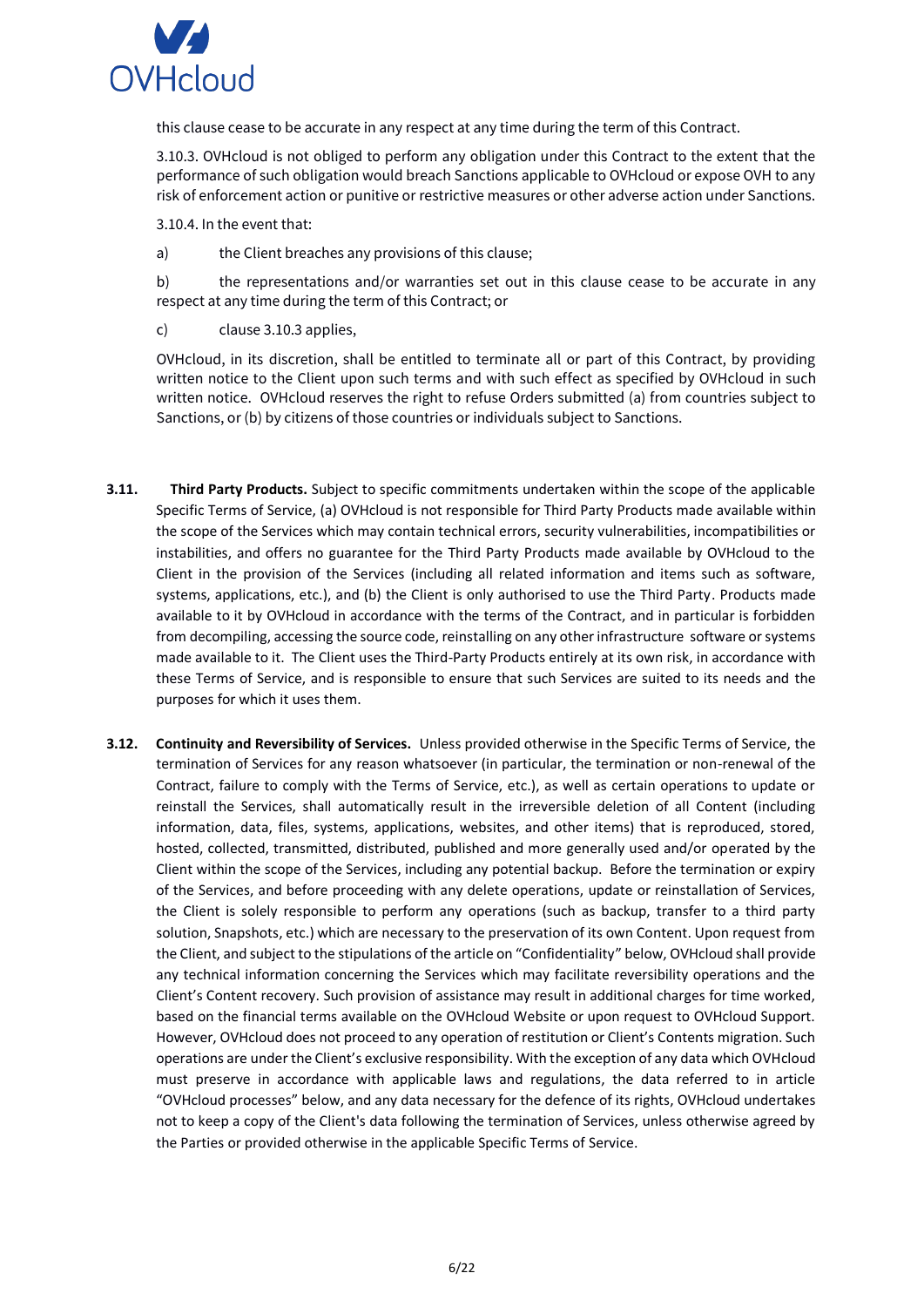

**3.13. Penetration Tests.** The Client is authorised to carry out penetration tests on the Services (hereinafter "Penetration Test(s)") by itself or by a duly appointed third party auditor of its choice. The performance of these operations does not require OVHcloud to be notified. These Penetration Tests shall be carried out in accordance with the laws and regulations in force. The Client shall obtain the authorization of the Users and rights holders of the scope targeted by the test. The conditions whereby the Client entrusts the third party auditor with the performance of the Penetration Tests are the subject of a separate agreed concluded between the Client and the auditor, and include all the conditions of this article. The Client declares and guarantees to OVHcloud that all the conditions for conducting the Penetration Tests stipulated herein will be respected, including by the auditor who acts under the full responsibility of the Client.

Under no circumstances shall the Penetration Tests (a) target other OVHcloud target elements and OVHcloud Infrastructures other than those used exclusively by the Client (including but not limited to OVHcloud shared infrastructure, networks and services), (b) disrupt the proper functioning of the Services and OVHcloud infrastructure and networks and/or (c) have any impact on the Services, resources, networks and infrastructure provided by OVHcloud to other clients. Any attempt to intrude into environments or systems used by other OVHcloud clients is expressly prohibited.

The Client is solely responsible for all consequences that may result from the performance of the Penetration Tests, including when they are carried out by a third party auditor. In particular, it is the Client's responsibility to carry out or to have carried out in advance, and under its entire responsibility, all backups necessary to enable, in the event of an incident occurring during the Penetration Tests, to restore and to be able to continue to use the target elements of the Penetration Tests (systems, applications, data, etc.).

The Client is informed that if, within the framework of the Services, protection mechanisms, such as systems to prevent the sending of fraudulent or massive mail (SPAM) or against computer attacks by denial of service (DOS or DDOS), have been put in place, these mechanisms will not be deactivated within the framework of the Penetration Tests, and may therefore result in the unavailability of the Services. The Client is responsible for informing any person likely to be affected by such unavailability.

At the end of the Penetration Tests, a written audit report is drawn up. The audit report will be communicated to OVHcloud upon first request or whenever it is of interest to OVHcloud (in particular in the event of a flaw or vulnerability in OVHcloud's Services or Infrastructures, or that could impact other OVHcloud clients).

The audit report, its contents, and more generally all information disclosed or collected in the course of the audit and concerning, directly or indirectly, OVHcloud, are considered strictly confidential, and may under no circumstances be published or disclosed to third parties without OVHcloud's prior written consent.

In the event of non-compliance by the Client and/or the third party auditor with all or part of the terms and conditions of this article, OVHcloud reserves the right to immediately suspend access to its Services, without prejudice to any damages OVHcloud may claim.

### <span id="page-6-0"></span>**4. MEASURES FOR THE PREVENTION OF SPAMMING FROM OVH'S NETWORK**

**4.1. Measures of traffic monitoring.** OVHcloud shall implement a system of technical measures intended to prevent the dispatch of fraudulent emails and spam from its Infrastructure. OVHcloud shall monitor outgoing traffic from the Service towards port 25 (SMTP server) on the Internet, which shall involve monitoring traffic by means of automatic tools. The outgoing traffic referred in this paragraph shall be monitored by OVHcloud with a delay of a few seconds, rather than being filtered or intercepted. These operations shall be conducted by OVHcloud concurrently and not, under any circumstances directly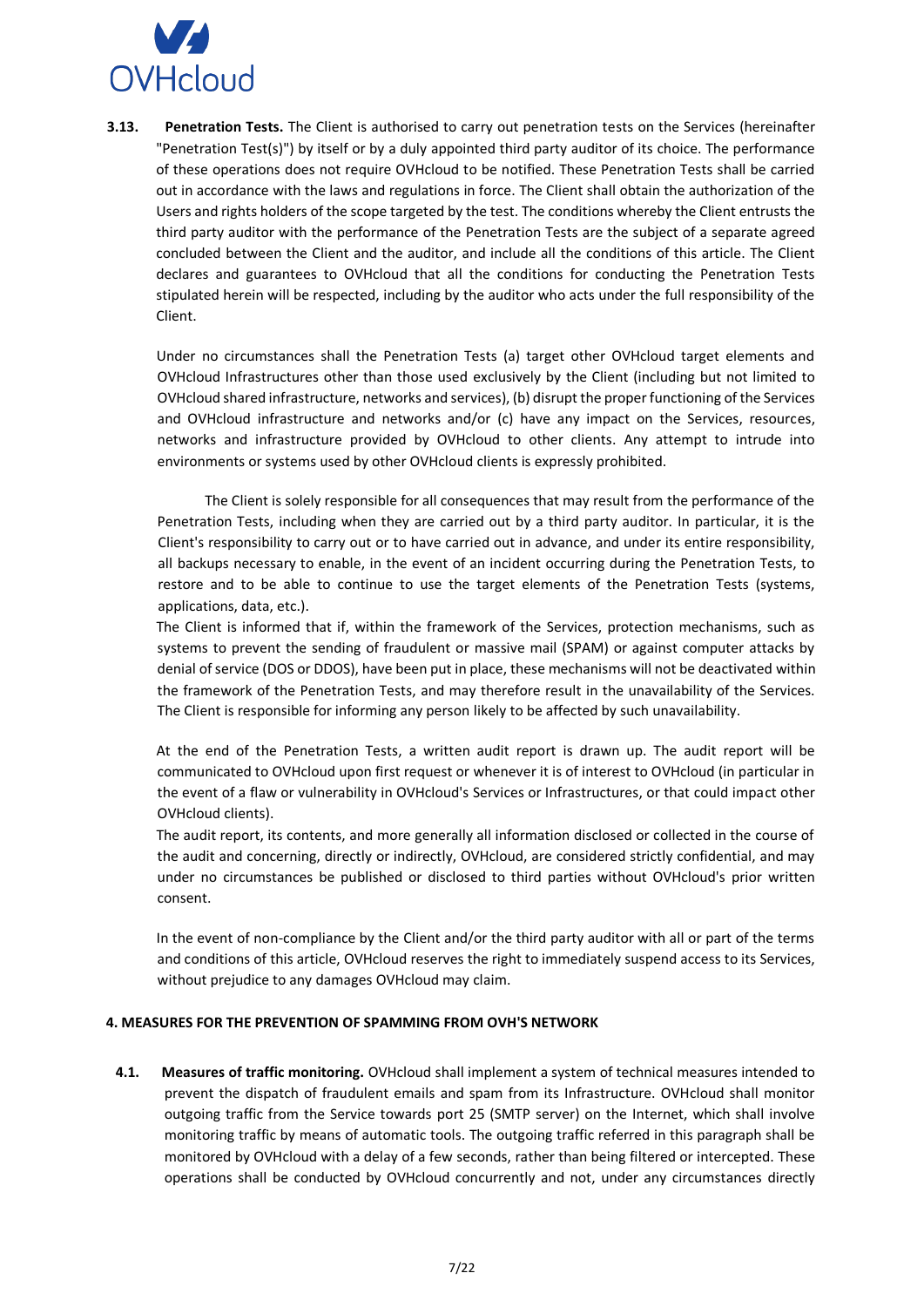

between the Services and the internet. OVHcloud shall not conduct any tagging of e-mails, and shall not modify e-mails sent by the Client in anyway whatsoever. No information shall be stored by OVHcloud during these operations aside from statistical data. The operation in this paragraph shall be conducted regularly and in a fully-automated manner by OVHcloud and the Client acknowledges that no human intervention is involved during the monitoring of traffic to port 25 (SMTP port).

- **4.2 Blocking e-mails identified as spam.** In the case of outgoing traffic from the Client's server, including emails, being identified as spam or fraudulent e-mails, OVHcloud shall inform the Client by e-mail and block the Server's SMTP port.
- **4.3. Unblocking terms.** The Client may request unblocking of the SMTP port through their Management Interface. Any new e-mail identified as spam will entail a new blocking of the SMTP port by OVHcloud for a longer period to be determined at OVH's reasonable discretion. On the occurrence of OVHcloud's blocking the SMTP port for a third time, OVHcloud reserves the right to deny any new request for the unblocking of the SMTP port.
- **4.4 Data**. OVHcloud shall not keep any copy of e-mails sent from the Service's SMTP port, even when they are identified as spam.

# <span id="page-7-0"></span>**5. MITIGATION (protection against DOS and DDoS attacks)**

- **5.1 Protection Measures.** OVHcloud shall implement protection against DOS and DDoS-type (Distributed Denial of Service) hacking attempts provided that these attacks are conducted in a manner reasonably considered to be serious enough by OVHcloud to justify such protection. In implementing such protection, the OVHcloud shall use reasonable endeavors to ensure that the operation of the Client's Services is maintained throughout the duration of a DOS or DDoS attack. The function provided in this article involves monitoring the traffic sent to the Client's Services from outside OVHcloud's network. The traffic identified as illegitimate shall then be rejected by OVHcloud prior to reaching the Client's Infrastructure, thus allowing legitimate users to access the applications offered by the Client in spite of the attack.
- **5.2. Scope of the protection.** The protection measures outlined in this article shall not apply in the case of attacks such as SQL injection, brute-force, abuse of security vulnerabilities, or attacks of a similar nature to the latter. In such cases, the Infrastructures and the Service may be temporarily suspended and unavailable. As a result of the high technicality of the Service, certain attacks may not be detected by the protection measures implemented by OVHcloud. The protection measures outlined in Articles 6.1 and 6.2 shall not apply in the case of attacks such as SQL injection, brute-force, abuse of security vulnerabilities, or attacks of a similar nature to the latter. In such cases, the Infrastructure and the Service may be temporarily suspended and unavailable. Given the nature of a potential DOS or DDoS attack and their complexity, OVHcloud shall implement different levels of traffic protection in order to preserve their Infrastructure and the Services.
- **5.3. Detection of the attack.** The mitigation of a DOS or DDoS attack is activated only at the time of the detection of the attack by the OVHcloud's tools and for a non-fixed period, and deactivated only once the attack and illegitimate traffic are no longer present. Thus, until the mitigation is activated, the Service shall handle the attack directly, which may lead to the temporary unavailability of the Service. While mitigation is activated, OVHcloud shall not guarantee the accessibility of the Client's applications but it shall endeavour to limit the impact of a DOS or DDOS attack on the Client's Services and on OVHcloud's Infrastructure. If, in spite of the activation of mitigation, a DOS or DDOS attack is of such a nature as to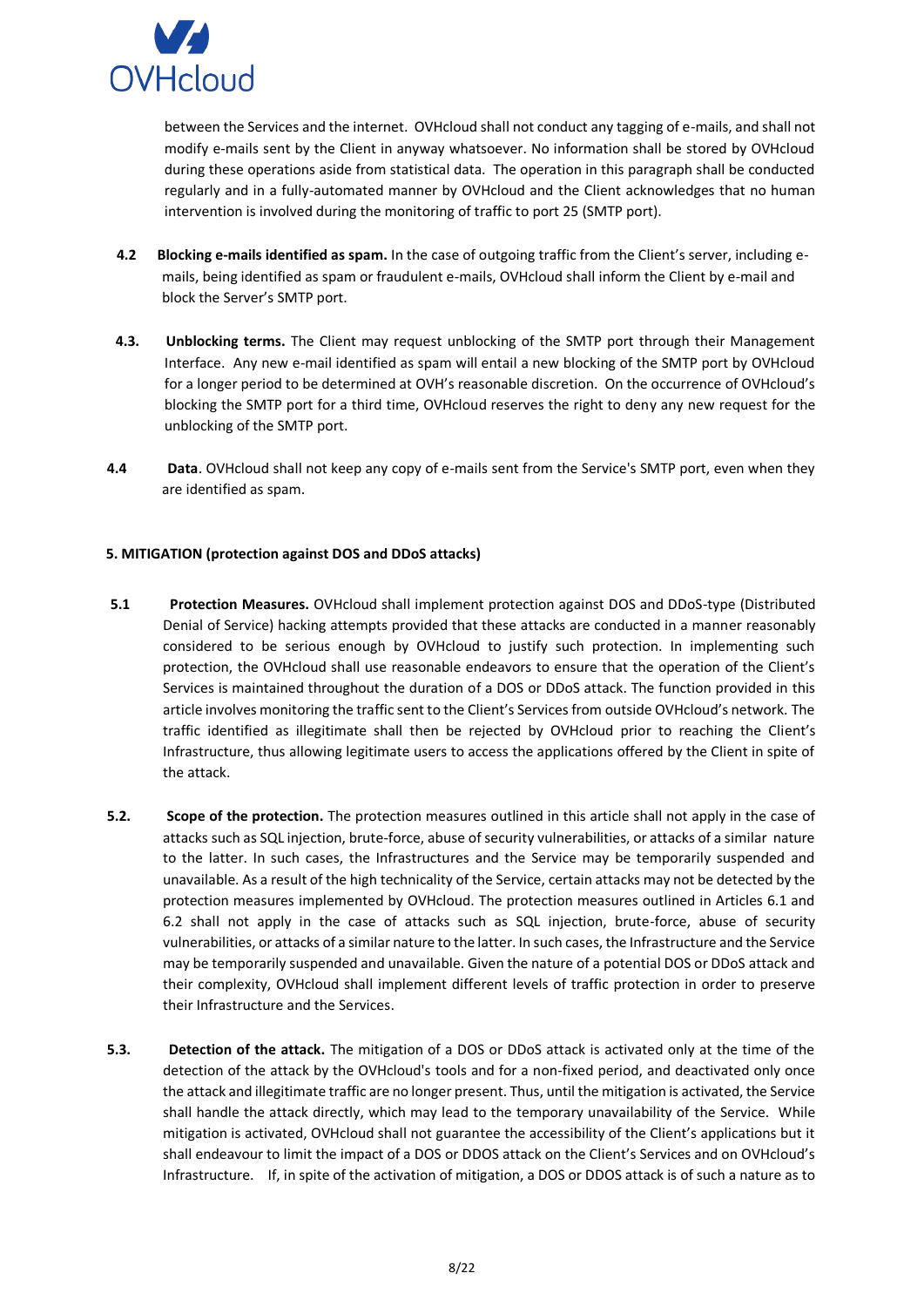

adversely affect the integrity of OVHcloud's Infrastructure or the infrastructure of the other Clients of OVHcloud, OVHcloud shall strengthen its protection measures which may lead to the deterioration of the Client's Services or impact its availability for which OVHcloud shall not be liable.

**5.4. Client's configuration.** Where part of the traffic generated by a DOS or DDOS attack is not detected by the OVHcloud's equipment and reaches the Client's Services, the effectiveness of the mitigation shall also depend on the appropriate configuration of the Client's Services. In this regard, the Client must ensure that it has the adequate resources to administer the configuration of the Client's Services properly. The Client shall be solely responsible for ensuring it secures its Services, implementing security tools (firewall, etc.), periodically updating their system, backing up their data and for ensuring the security of their software (scripts, codes etc.).

# <span id="page-8-0"></span>**6. OVHcloud SUPPORT**

- **6.1. OVHcloud Support team.** The OVHcloud Support team is responsible for handling Incidents which may occur in relation to the Services, and to provide the Client, upon request, with information regarding the characteristics and Terms of Services. Provided the other levels of Support referred to in article 4.4 below, OVHcloud Support is available in French only and information regarding the Services is available during business hours only. OVHcloud infrastructures are monitored 24/7, 365 days a year. In order to ensure the continuity of such monitoring on a 24/7/365 basis, OVHcloud reserves the right to subcontract part of the Support in accordance with the section "Subcontract".
- **6.2. Recourse to OVHcloud Support.** The Client may contact the OVHcloud Support by email, using a special form available in the Management Interface, or by telephone by calling 1-855-684-5463. Nevertheless, during non-business hours, the OVHcloud Support team can only be reached by email or through the Management Interface. OVHcloud shall create a ticket ("Incident Ticket") for each request or Incident report received. The Client will be informed of the creation of the Incident Ticket and its corresponding number. The Client can access the history and status of its requests and Incidents reported through its Management Interface. The Client undertakes not to make use of the OVHcloud Support wrongfully. Before resorting to the OVHcloud Support, the Client must first consult the resources and information available on the OVHcloud Website (user guides, use cases, product documentation, etc.), and in its Management Interface (reporting, monitoring, etc.). The Client shall not (a) contact the OVHcloud Support for services or products that it has not contracted from OVHcloud cloud directly or(ii) place the OVHcloud Support teams in direct contact with its own clients or any other party external to the Contract. OVHcloud reserves the right to refuse to accept any request which does not meet the aforementioned conditions.

The Client undertakes to adopt behaviour that is appropriate, cordial and respectful in its interactions with OVHcloud Support. OVHcloud reserves the right to no longer reply to the Client's requests and to immediately terminate the Contract in case of abusive, outrageous, or degrading behaviour. Furthermore, such behaviour may result in legal action taken against the Client, for which purposes OVHcloud may resort to any means of evidence which it deems useful and relevant (extracts of communications with the Client, screenshots, emails, recording of telephone calls, etc.). Subject to the other levels of Support referred to in article 4.4 below, OVHcloud Support is included in the price of the Services.

**6.3. Incident handling.** In case of malfunction of the Services, the Client shall firstly perform the technical tests recommended on the OVHcloud Website. In the event these tests do not resolve the Incident, the Client may report the Incident to the OVHcloud Support as set out above and provide as much information as possible to facilitate a proper diagnosis. When an Incident is reported, OVHcloud Support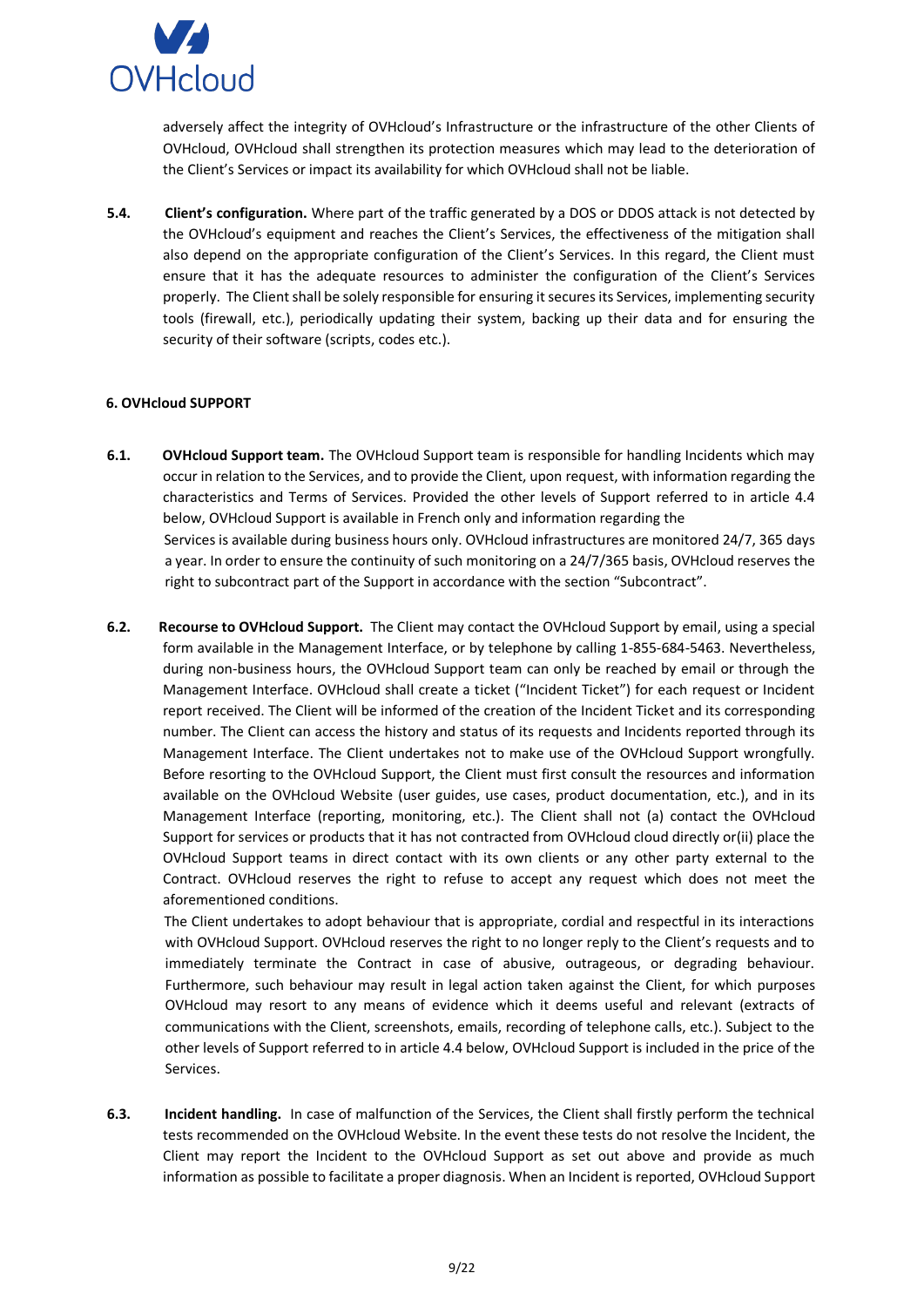

shall carry out the necessary investigation to identify the cause of the observed malfunction and establish a diagnosis. The Client agrees to remain available at all times in order to collaborate with OVHcloud on a proper diagnosis and resolution of the Incident, in particular by providing OVHcloud with any additional information, and by performing all of the necessary tests and verifications. Within the scope of Incident handling, OVHcloud and its Partner Companies are expressly authorized by the Client to connect to the Client Services at both the hardware and software levels, in order to take any action that is necessary to perform a diagnosis. This connection may require the Client to perform an action on its Service. OVHcloud shall keep the Client reasonably wellinformed of the progress of the operations. If OVHcloud establishes that its Services are available and functioning properly, or that the existence of the Incident cannot be confirmed, or that the Incident does not fall under the responsibility of OVHcloud, OVHcloud shall inform the Client accordingly. In this case, the time spent by OVHcloud on performing the diagnosis and assisting the Client may be charged to the Client as an additional service provided, based on the fee schedule available on the OVHcloud Website or provided to the Client. OVHcloud reserves the right to refuse any assistance if it ascertains, during its investigation, that the Client is using the Service in violation of the Contract or of any applicable law or regulation. If the Incident appears to fall under OVHcloud's responsibility, OVHcloud shall finish the diagnosis and work to re-establish the availability of the impacted Services. In this case, the work performed by OVHcloud shall not result in any additional charges. The diagnosis shall be established by OVHcloud using any means necessary, and particularly based on exchanges between the Parties and data from the OVHcloud information system (such as

login data) which the Client hereby expressly agrees may be admissible and fully enforceable. Subject to any applicable Specific Terms of Service and other levels of Support referred to in article 4.4 below, OVHcloud does not provide any warranty as to the duration of repairs or time frames for the resolution of Incidents within the scope of the OVHcloud Support.

**6.4. Other levels of Support.** In addition to the OVHcloud Standard Support described above, OVHcloud offers other levels of Support which allow the Client to benefit from additional services and levels of commitment. The terms and conditions for these Support levels are described in Specific Terms of Service and corresponding documentations available on the OVHcloud Website or upon request to OVHcloud Support.

### <span id="page-9-0"></span>**7. RESPONSIBILITY**

- **7.1. Ability.** Each of the Parties warrants and represents that it has full power and authority to enter into and perform the Contract. In particular, the Client and OVHcloud represent and warrant that it holds all of the authorisations, skills and knowledge (particularly of a technical nature) which enable them to respectively use and provide the Services in accordance with the terms and conditions of the Contract.
- **7.2. Responsibility of OVHcloud.** In cases where the applicable Specific Terms of Service include commitments from OVHcloud to particular levels of service, the corresponding payments or credits which may be due by OVHcloud to the Client shall constitute the Client's sole and exclusive remedy for OVHcloud's failure to comply with the level of service committed to in the relevant Specific Terms of Service and OVHcloud's entire liability for failing to meet the relevant level of service. In the absence of an applicable commitment to a given level of service under no circumstances shall the total aggregate liability of OVHcloud (Affiliates, subcontractors and providers included) to the Client (however arising) under or in relation to this Contract, including (but not limited to) liability for breach of contract, misrepresentation (whether tortious or statutory), tort (including but not limited to negligence), breach of statutory duty, or otherwise, exceed (i) the total amount of sums paid by the Client to OVHcloud for the impacted Services over the course of the six (6) months prior to the Client's claim for compensation or (ii) the direct prejudice suffered by the Client if such prejudice is lower. Under penalty of foreclosure, the period time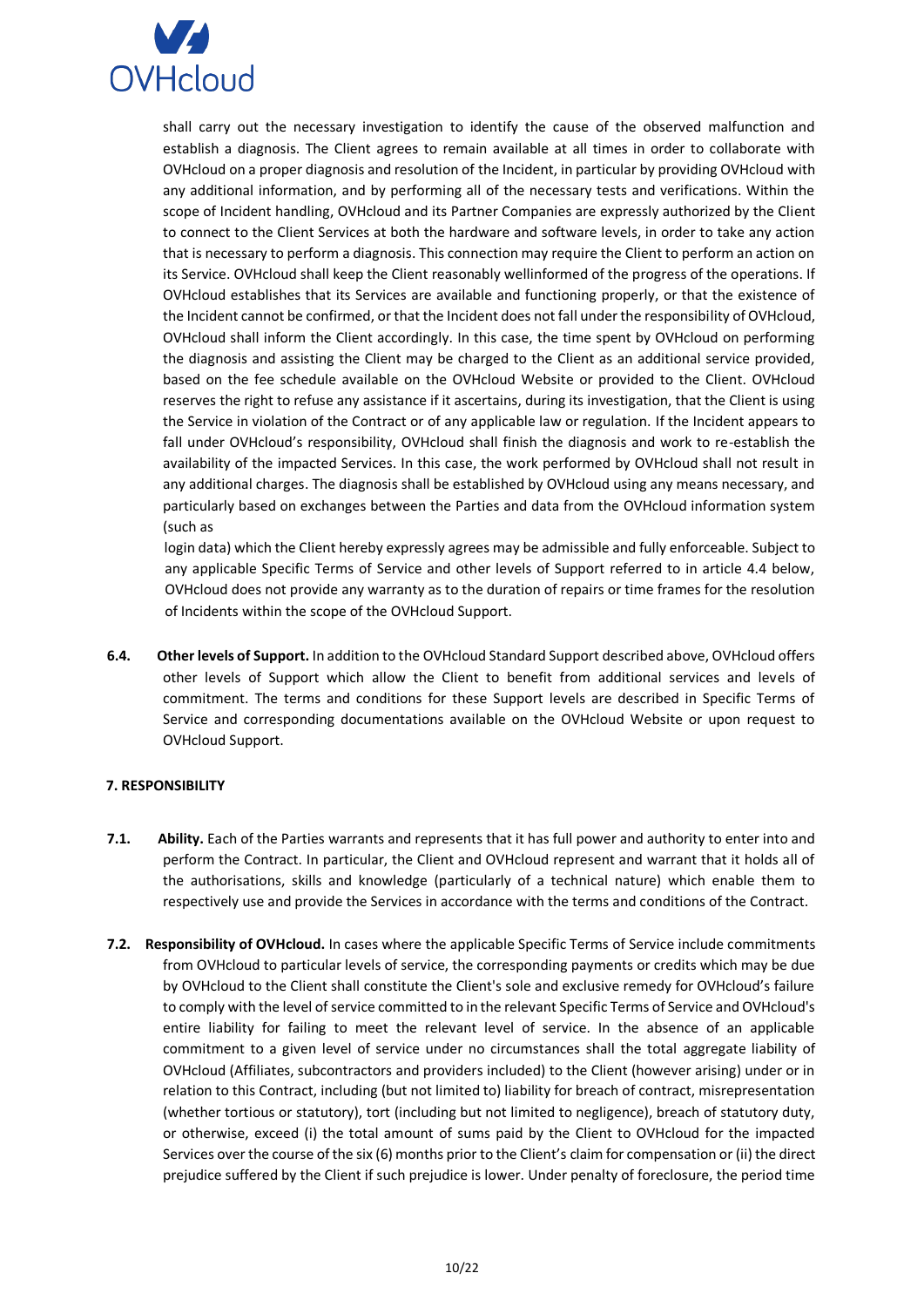

for suit against OVHcloud will not exceed two years from the date on which the Client knows of the damage.

- **7.3. Limitation of liability.** Under no circumstances shall OVHcloud be liable under or in connection with this Contract for any:
	- (A) use of the Services by the Client or a third party which is in breach of the terms and conditions of the Contract;
	- (B) non-execution, failure, malfunction, interruption or unavailability of the Service;
	- (C) indirect or consequential loss including loss of business, commercial damage, loss of orders, operational losses, loss of revenue, loss of reputation, harm to the company's image, loss of actual or anticipated profits, loss of contracts or clients (for instance, unwanted disclosure of confidential information relating to such clients due to system failure or hacking, third party claim against the Client);
	- (D) loss, disclosure or illicit or fraudulent use of Users' authentication credentials by the User or any third party in compliance with the applicable provisions;
	- (E) suspensions of access, or temporary or permanent suspension of operated Services in accordance with article 3 of these General Terms of Service (notably a request issued by a legal authority or a competent judicial authority);
	- (F) loss of, damage to, alterations of all or part of the Content (including information, data, applications, files or other items) hosted on the Infrastructure and noting that OVHcloud is not responsible to perform the continuity of the Client's activities and notably backup operations;
	- (G) lack of suitability of the Services to the needs of the Client (including in relation to the sensitivity of the relevant data);
	- (H) security incidents related to the use of the Internet, particularly in case of loss, alteration, destruction, disclosure or unauthorized access of Client data or information on, or from, the Internet; AND
	- (I) impairment of systems, applications and other items installed by the Client on the Infrastructure.

OVHcloud DISCLAIMS ALL WARRANTIES, EXPRESS OR IMPLIED, WITH RESPECT TO THE SERVICES PROVIDED TO THE CLIENT. THE CLIENT ACKNOWLEDGES THAT OVHcloud, ITS GROUP MEMBERS, AND THEIR RESPONSIBLE DIRECTORS, OFFICERS, EMPLOYEES, AGENTS AND SUPPLIERS SHALL NOT BE LIABLE FOR DAMAGES RESULTING FROM, INDIRECTLY FROM THE CONTRACT EXCEPT FOR ANY DIRECT CONSEQUENCES CAUSED BY THE PERSONAL FAULT OF OVHcloud OR ITS REPRESENTATIVES. THIS SECTION SHALL SURVIVE THE EXPIRATION OR TERMINATION OF THIS AGREEMENT.

**7.4. Responsibility of the Client.** The Client bears the risks related to its activities and is sole responsible for the use of the Services made available by OVHcloud and for compliance with the Terms of Service in effect, including procuring that any third party that uses the Services, or on whose behalf the Service are used, comply with such Terms of Service. In particular, the Client is responsible for (a) ensuring the Services ordered are suited to its needs and the needs of third parties for whom or on whose behalf they are used, (b) the Content, such as information, data, files, systems, applications, software, websites, and other elements which may be reproduced, hosted, installed, collected, transmitted, distributed or published, and more generally used and/or operated within the scope of the Services, as well as (c) the management and use of said Content (in particular their verification, validation, updating, deletion, backup, and along with any measure designed to protect against the loss or alteration of the Content), including when the Content belongs to a third party or is used or operated by or on behalf of a third party, and (d) compliance with applicable laws and regulations. When the Client uses the Services in the scope of a business activity, or when acting on behalf of a third party, it undertakes to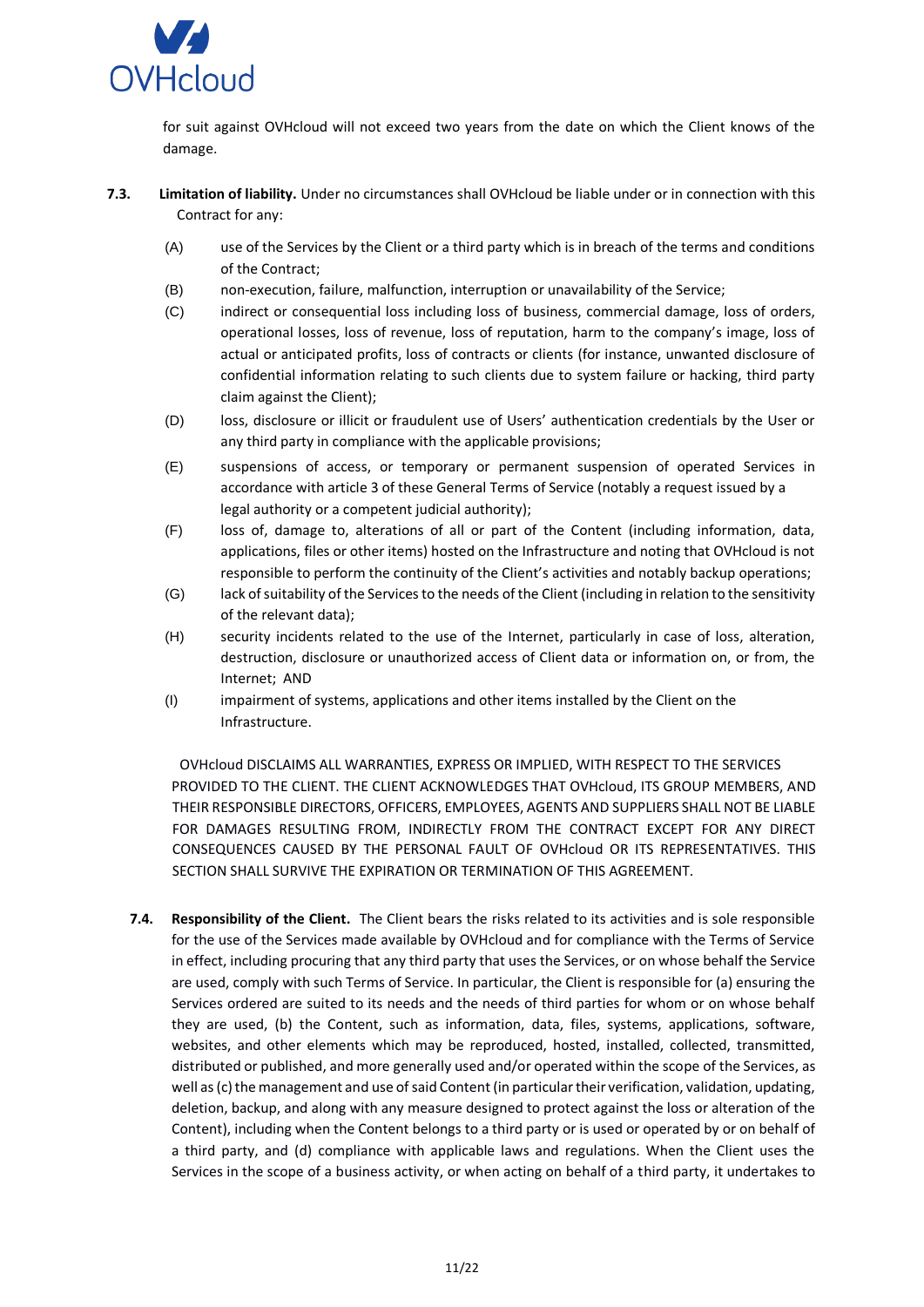

take out a third-party insurance policy, from an insurance company known to be creditworthy, covering the entire amount of damages which may be imputed to it, and undertakes to maintain that insurance policy (or any other equivalent insurance) for the entire duration of the Contract.

- **7.5. Client guarantee.** Each Party guarantees it practices activities complying with the regulation in effect. The Client guarantees notably OVHcloud against any consequences resulting from (a) the use or exploitation of illicit content within the scope of the Services, (b) fraudulent use of the Services or use that does not comply with the Terms of Services in effect or any applicable laws and regulations, (c) the use of Services made in violation of third party rights, (d) the lack of suitability of the chosen Services to its needs or the needs of its Users and of any third party on whose behalf the Services are used, or (e) the loss of, or unauthorized or fraudulent use of, Users' authentication credentials. The Client undertakes to take appropriate action in the event of any action, claim or complaint by a third party relative to the Content and/or the Terms of Service, including those by legal or judicial authorities, and to indemnify and hold harmless OVHcloud against any damages, losses and expenses which may result therefrom (including legal judgements, reasonable legal defence costs, etc.).
- **7.6. Third Parties.** Under the present Contract, OVHcloud makes no commitment towards any third parties, including Users, and no stipulation of the Contract may be interpreted as creating third party beneficiaries of the present Contract (including but not limited to under the Contracts (Rights of Third Parties) Act 1999). The Client is solely responsible for its relationship with any third parties (notably the Users of the Services), and shall indemnify and hold harmless OVHcloud against any action, claim or complaint taken by a third party which implicates the OVHcloud Services. The Client undertakes to notify OVHcloud in writing, as quickly as possible, of any claims, complaints and/or legal action taken by a third party which implicates the OVHcloud Services, detailing the subject matter of the claim as well as any useful information so that OVHcloud may communicate to the Client any items in its possession which may be useful. OVHcloud reserves the right to take part into such litigations.
- **7.7. Force majeure** Neither Party may be held liable on the basis of a failure to meet its contractual obligations resulting, directly or indirectly, from unforeseeable events having the characteristics of force majeure as defined in Article 1470 of the Civil Code of Quebec and by case law. The Parties declare that force majeure (i) includes strikes, including strikes by the personnel of a subcontractor of one of the Parties, acts of vandalism, war or threat of war, sabotage, terrorist acts, fires, epidemics, earthquakes, floods and explosions, as well as power cuts beyond the control of the affected Party,. In such circumstances, the Affected Party shall inform the other Party as quickly as possible in writing, detailing the circumstances and the expected duration of the Force Majeure Event, and shall keep the other Party regularly informed of the status of the situation. If, despite the efforts of the Affected Party in breach, the period of delay or non-performance continues for more than thirty (30) consecutive days, the Party not affected may terminate without liability whatsoever all or part of the

Services affected by the Force Majeure Event [with immediate effect] by giving notice to the Affected Party.

### **8. FINANCIAL CONDITIONS**

**8.1. Price of Services.** The prices of the Services invoiced to the Client are those in effect at the time of invoicing, as published on the OVHcloud Website. The prices may also be communicated upon request sent to OVHcloud Support. Unless stipulated otherwise, all prices are in US dollars. OVHcloud offers different types of rates depending on the type of Service (monthly flat-rate, yearly flat-rate, per use pricing, etc.). These rates may be linked to a commitment to a particular period of use and/or a specific method of invoicing. Should several types of prices be available for the same Service, the Client may select the one of its choosing when submitting its Order. All taxes applicable to the Services (excluding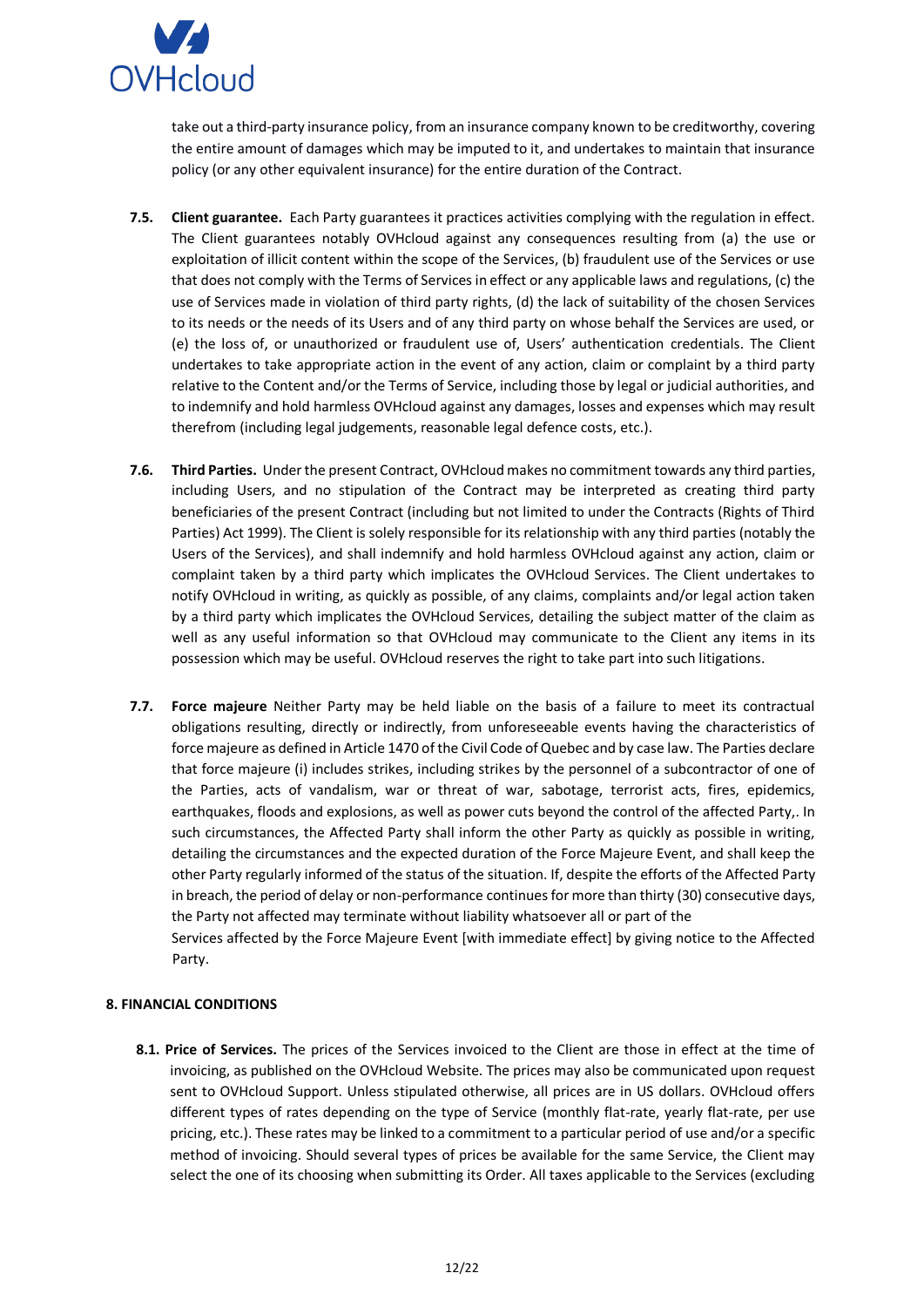

taxes on OVHcloud revenue) shall be added to the price of the Services and due by the Client without this being deemed a change in the price as envisaged by article 6.2 of this Contract. In the absence of a special pricing scheme, the prices of the Services shall include the cost of acquisition of the licenses and rights to use the tools, software and Operating Systems used by OVHcloud and/or which are made available to the Client by OVHcloud within the scope of the Services. The Client is responsible for acquiring and fulfilling its obligations in respect of all licenses and usage rights that are necessary to operate or make use of the Content within the scope of the Services. The methods for calculating the price of the Services, as well as the billing units, are defined on the OVHcloud Website and in the applicable Specific Terms of Service. The Client is responsible for taking note of this before submitting its order. Each billing unit begun shall be invoiced and due in full, even when it is not totally used. Some Services shall incur additional installation or commissioning costs.

- **8.2. Changes to prices.** OVHcloud reserves the right to change its prices at any time. Pricing changes are immediately applicable to any new Orders. For Services in use at the time of an increase in their price, the Client shall be informed of the change by email at least thirty (30) calendar days in advance. In such a case and subject to article "Conditions Specific to Consumers" the Client has the right to terminate without penalty the impacted Services within seven (7) calendar days upon the notification of the said price increase. Such termination shall be notified by registered letter with acknowledgement of receipt or through a specific form provided in the Management Interface. In the absence of said termination, the Client shall be deemed to have accepted the new prices. The aforementioned termination right is not applicable in case of price increase due to unpredictable circumstances making the execution excessively expensive for OVHcloud, which had not agreed to assume the risk.
- **8.3. Invoicing.** The Services shall be invoiced on the basis of Client Orders and consumption of Services as established by OVHcloud in its information system, which shall be deemed as admissible and fully enforceable to the Client. The periodicity (monthly, yearly, or other) of invoices and the timing of their issuance (upon ordering or in arrears) varies from one Service to another. The terms of invoicing of the prices of the Services are defined on the OVHcloud Website and in the applicable Specific Terms of Service. The Client is responsible for taking note of these before submitting its Order. After each payment, OVHcloud shall send the Client an invoice. The Client expressly agrees that this invoice shall be sent to it electronically. The invoice is sent to the Client by email and/or made available to the Client through the Management Interface. The Client is responsible for keeping a copy of the invoice in accordance with regulations in effect. Invoices made available to the Client in the Management Interface shall remain available for a period of twelve (12) months following the date made available.
- **8.4. Payment.** Invoices are payable on receipt, it being understood that invoices are issued either at the time of the Order, or in arrears, depending on the Service. The Client is responsible for selecting its desired payment method from among the available payment methods in the Management Interface. The available payment methods may vary from one Service to another and are published on OVHcloud Website. The Client is responsible for taking note of this before submitting its Order. In relation to Services payable in arrears, OVHcloud reserves the right to invoice the Client for said Services before the end of a calendar month in the event that the total Services consumed by the Client during the month in question reach a significant amount. The Client is fully responsible for payment of Services in accordance with the article "Financial Conditions". The Client undertakes to select a valid payment method in its Client Account, and to dispose of the necessary funds to render payment for the Services. Provided the cancellation right of article "Conditions Specific to Consumers", the Client remains liable to settle the price in its entirety. Consequently, (i) the Client shall have no claim to any reimbursement resulting from the non-use, the partial-use, suspension or cessation of the use of Services before the end of the Period of Use and (2) in the event of split payment(s) (e.g. monthly, yearly installments), the Client remains liable to settle the price in its entirety for the whole of the commitment period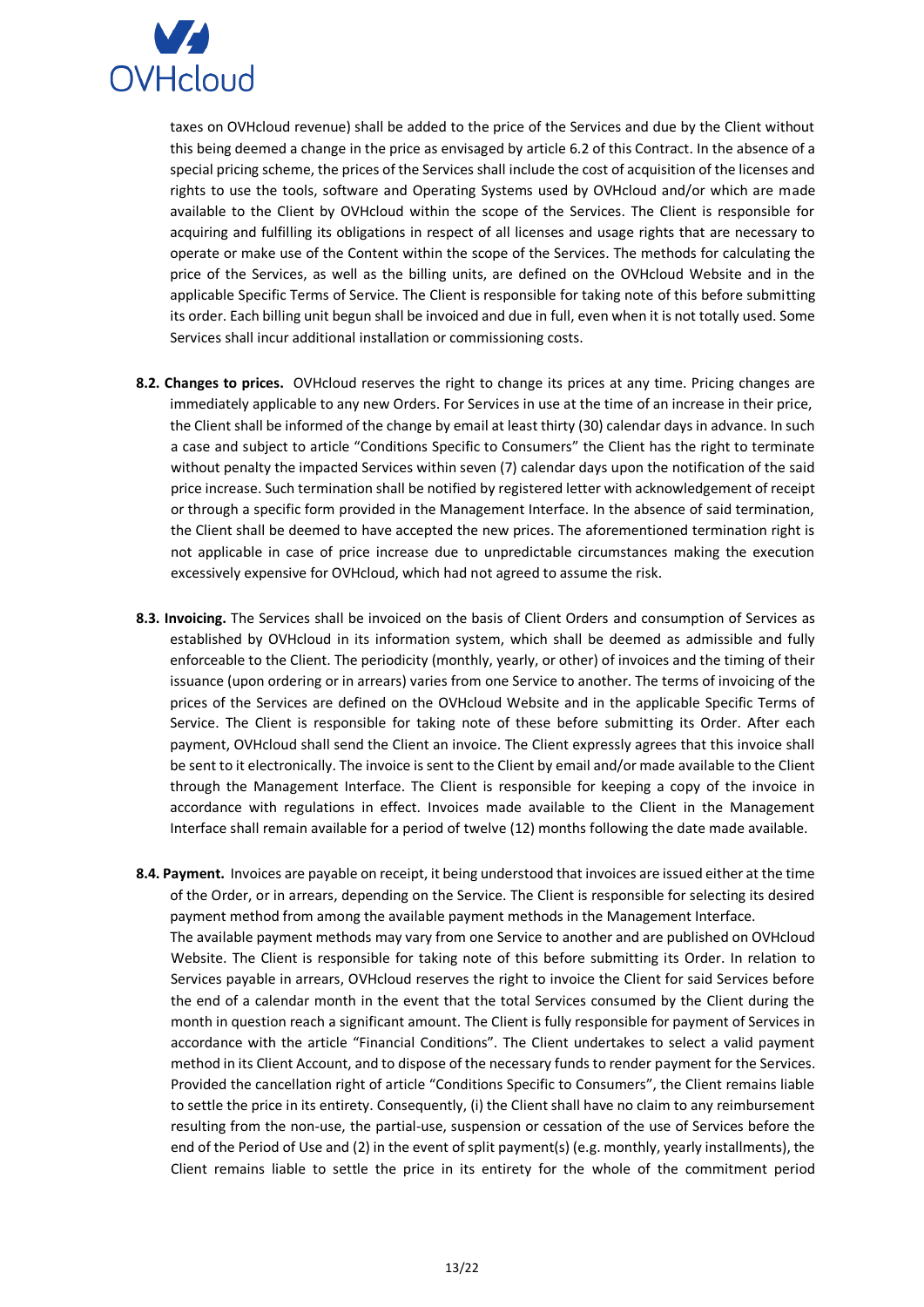

subscribed to at the time of the Order. Those provisions is without prejudice to the Client's right to engage OVHcloud's liability in accordance with article "Liability" hereafter in case such situation results from OVHcloud's failure to fulfil its obligations.

- **8.5. Default or late payment.** In case of default or late payment, including partial payment, OVHcloud may charge the Client late payment penalties equal to 2% calculated monthly (26.82% per year) from the day following the payment due date and OVHcloud. Furthermore, any default or delay of payment (including partial) of the sums due by the Client under the Contract which persists for more than (4) days after notification of default or delay of payment sent to the Client by email, shall result by right, and without requiring any additional notification or formal notice, in (a) the immediate demand of all of the sums remaining due by the Client under the Contract regardless of their payment terms, and (b) the right of OVHcloud to decide to immediately suspend and without prior notice all or part of the Client Services (including those which have been paid for), to refuse any new Order or renewal of Services to the Client and to terminate all or part of the Contract . In case of default or late payment, business Clients shall be liable to pay a fixed recovery fee of sixty (60) US dollars, without prejudice to OVH's right to demand, upon supporting documents, additional compensation in cases where the recovery fees are greater than the amount of said fixed recovery fee.
- **8.6. Contestation.** In the event of any disagreement regarding invoicing or the nature of the Services, the Client must notify OVHcloud Support through its Management Interface within one (1) month of the date the invoice was issued. In the absence of said notification, and without prejudice to the Client's right to contest the invoice later on, the Client shall be liable to settle all unpaid invoices according to the terms of the Contract. In case of failure to invoice the Services correctly or in the appropriate timeframe, OVHcloud reserves the right invoice or correct the invoicing at any time, subject to any mandatory applicable limitation.

### <span id="page-13-0"></span>**9. DURATION, RENEWAL AND TERMINATION OF SERVICES**

- **9.1. Duration of Services.** The Contract is entered into for an indeterminate period of time and remains in effect so long as the Client uses the OVHcloud Services. The duration for which the Client undertakes to use the ordered Services is that which is applicable to the rate selected by the Client when submitting its Order (the "Period of Use"). In case of flat-rate or fixed sum payments (monthly, annual or other), and subject to Article "Conditions Specific to Consumers" and section "Termination for breach", the Client undertakes to use the Services during the entire corresponding period. In case of payment per use, the Services are made available for an indeterminate period of time, and the Client may terminate its use of the Services at any time in accordance with the procedures in effect.
- **9.2. Renewal of Services.** The terms for the renewal of Services vary from one type of Service to another, as set out in the Specific Terms applicable to such Services. Some of these renewed automatically ("Auto-Renew") while others are renewed upon payment in advance by the Client. In cases where multiple options exist, the Client is responsible for selecting the renewal method of its choosing and the initial commitment period. For certain Services, the Auto-Renew mode is activated by default. Requests for reissued payment are automatically rejected in case of default in payment or irregular payment (incorrect amount, incomplete payment, payment which does not include the required references, or issued using a method or procedure not accepted by OVHcloud). In case of payment reissued by cheque, the Client is responsible to reissue payment early enough for the cheque to be effectively received by OVHcloud before the expiry date of the Services. OVHcloud reserves the right to terminate the renewal, notably, with a reasonable prior notice, in case of a Service's disappearance.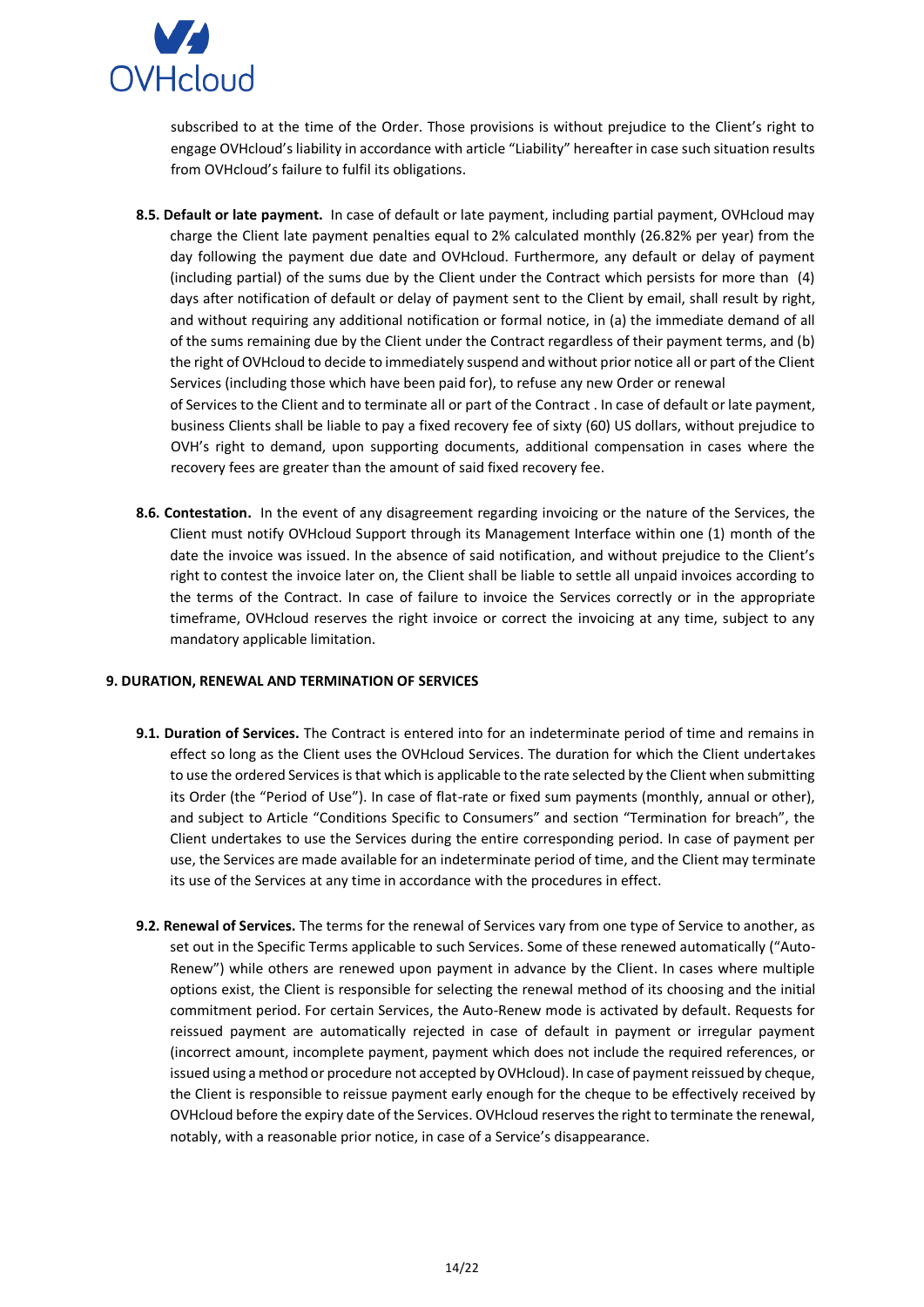

**9.3. Termination for breach.** Without prejudice to the other cases of termination provided in the Contract, and without affecting any other right or remedy available to it, either Party may terminate this Contract with immediate effect by giving written notice to the other Party if the other Party commits a breach of any term of this Contract (including non-compliance with financial terms and/or provisions of the Article 3 Terms of use of the Services of these General Terms of Service) which breach is irremediable or (if such breach is remediable) fails to remedy that breach within a period of seven (7) calendar days after being notified by registered letter with acknowledgement of receipt to do so. Notwithstanding the foregoing, in case of malicious, illegal or fraudulent use of the Services, or use made in violation of the rights of a third party, OVHcloud shall be entitled to terminate the relevant Services or the Contract in its entirety with immediate effect by email and without prior formal notice. The present paragraph shall not be considered to be a waiver of OVHcloud's right to suspend or interrupt the Services in accordance with the provisions of the Contract, particularly in

case of non-compliance by the Client with the Terms of Service. Terminations for breach are without prejudice to any damages which may be claimed by the injured party.

#### <span id="page-14-0"></span>**10. CONFIDENTIALITY**

- **10.1. Commitments.** Each of the Parties undertakes, as concerning the confidential information of the Party of which it is recipient or to which it has access within the scope of the execution of the present Contract, to (a) only use said confidential information for the sole purposes of the execution of the Contract, (b) preserve the confidentiality of said information with the same degree of care as if it were its own confidential information, and (c) give access to said confidential information only to their respective associates and Affiliates who need to know the information as part of their function on the condition that these recipients have received prior notification of the confidential nature of said information and are linked by a confidentiality agreement at least as equivalent as this Contract. Each Party is also allowed to communicate the other Party's confidential information to its counsels as long as they belong to a regulated profession (e.g. lawyers, barristers, certified accountants and auditors). Each Party forbid itself to divulgate the other Party's confidential information to other persons than those referred to above without the prior written consent of the other Party, and warrant the respect of the confidentiality of said data by every person to whom it divulgates it. Shall be considered confidential the Contract's provisions and all information communicated between the Parties, or to which the Parties have access in the scope of the execution of the Contract and in any form whatsoever and the nature (notably financial information and marketing, trade secrets, knowhow, information related to security and to the terms of use of the Service). To be considered as a confidential information, it is not necessary that the confidential nature of the information be mentioned on the document or other media containing the information or precised when the information is divulgated. Either Parties undertakes to comply with its obligation of confidentiality for the entire duration of the Contract as well as for a period of two (2) years from its termination, regardless of the cause.
- **10.2. Exceptions.** The confidentiality commitments defined above shall not apply to information for which the recipient Party can demonstrate that (a) the recipient Party became legitimately aware of the information without being required to keep them confidential prior to the other Party having communicated the information or provided it with access to the information, or (b) the information is in the public domain or falls into the public domain during the course of the execution of the Contract by means other than a failure by the recipient Party (or persons for which it is responsible) to fulfill its confidentiality obligations under the present Contract, or (c) they were communicated to the recipient Party by a third party having the authority to disclose them and which did so legitimately, (d) they result from developments performed by the recipient Party and/or by its employees independently of the execution of the Contract, or (e) the divulgation of the said information was authorised by the other Party as provided in the Contract's provisions. Notwithstanding the preceding, each of the Parties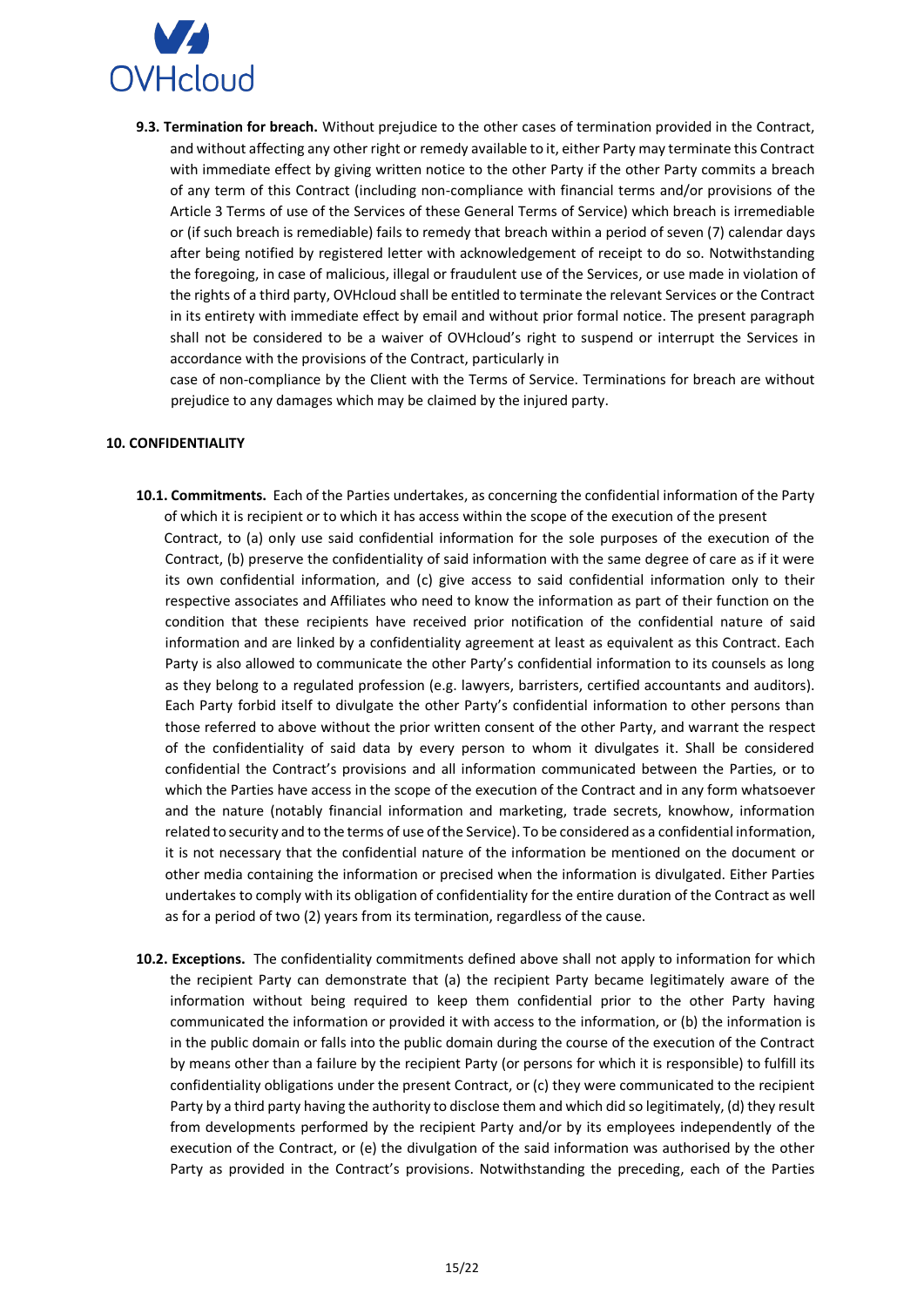

reserves the right to disclose information received from the other Party (a) strictly within the limits necessary to defend its rights, it being noted that in such cases, the confidential information of the other Party shall be retained for the time legally required for their use as evidence, and can only be disclosed to those persons who need to know them within the course of the legal action or procedure in question (judges, lawyers, etc.), those persons being bound by professional secrecy or otherwise by a confidentiality agreement, or (b) at the request of a competent legal or judicial authority, it being specified that in such cases, disclosure shall be strictly limited to the request of said authority, and, subject to any legal requirements or injunctions to the contrary, the recipient Party shall inform the other Party of said request.

#### <span id="page-15-0"></span>**11. PERSONAL DATA**

- **11.1.** OVHcloud reminds the Client that, while providing the Service to the Client, OVHcloud may keep some of the Client's personal data in compliance with its regulatory and judicial obligations.
	- **11.2.** Information such as "last name, first name, mailing address, e-mail address, phone numbers, and IP connection addresses" shall be kept by OVHcloud during the entire term of the Agreement and up to twelve (12) months after the expiration of the Service.
	- **11.3.** The data transmitted by the Client shall be kept as long as deemed necessary for evidence purposes. Except as otherwise provided in the Specific Terms and Conditions, OVHcloud shall not disclose nor sell the Client's personal data.
	- **11.4.** The Client agrees that his/its personal data may be stored, handled and transferred by OVHcloud to its affiliates, who shall only have access to such data in order to perform essential functions in the provision of the Service, all in strict compliance with the Client's privacy rights.
	- **11.5.** The Client also acknowledges that OVHcloud may communicate the Client's information at the request of administrative, regulatory or judicial authorities.

### <span id="page-15-1"></span>**12. GENERAL PROVISIONS**

- **12.1. Severance.** If any provision or part-provision of this Contract is or becomes invalid, illegal or unenforceable, it shall be deemed modified to the minimum extent necessary to make it valid, legal and enforceable. If such modification is not possible, the relevant provision or part-provision shall be deemed deleted. Any modification to or deletion of a provision or part-provision under this article 12.1 shall not affect the validity and enforceability of the rest of this Contract. If any provision or part of provision of this Contract is invalid, illegal or unenforceable, the Parties shall negotiate in good faith to amend such provision so that, as amended, it is legal, valid and enforceable, and, to the greatest extent possible, achieves the intended commercial result of the original provision.
- **12.2. Titles.** The article and paragraph headings are for convenience only and shall not affect the interpretation of this Contract.
- **12.3. Waiver.** No failure or delay by a Party to exercise any right or remedy provided under this Contract or by law shall constitute a waiver of that or any other right or remedy, nor shall it prevent or restrict the further exercise of that or any other right or remedy. No single or partial exercise of such right or remedy shall prevent or restrict the further exercise of that or any other right or remedy.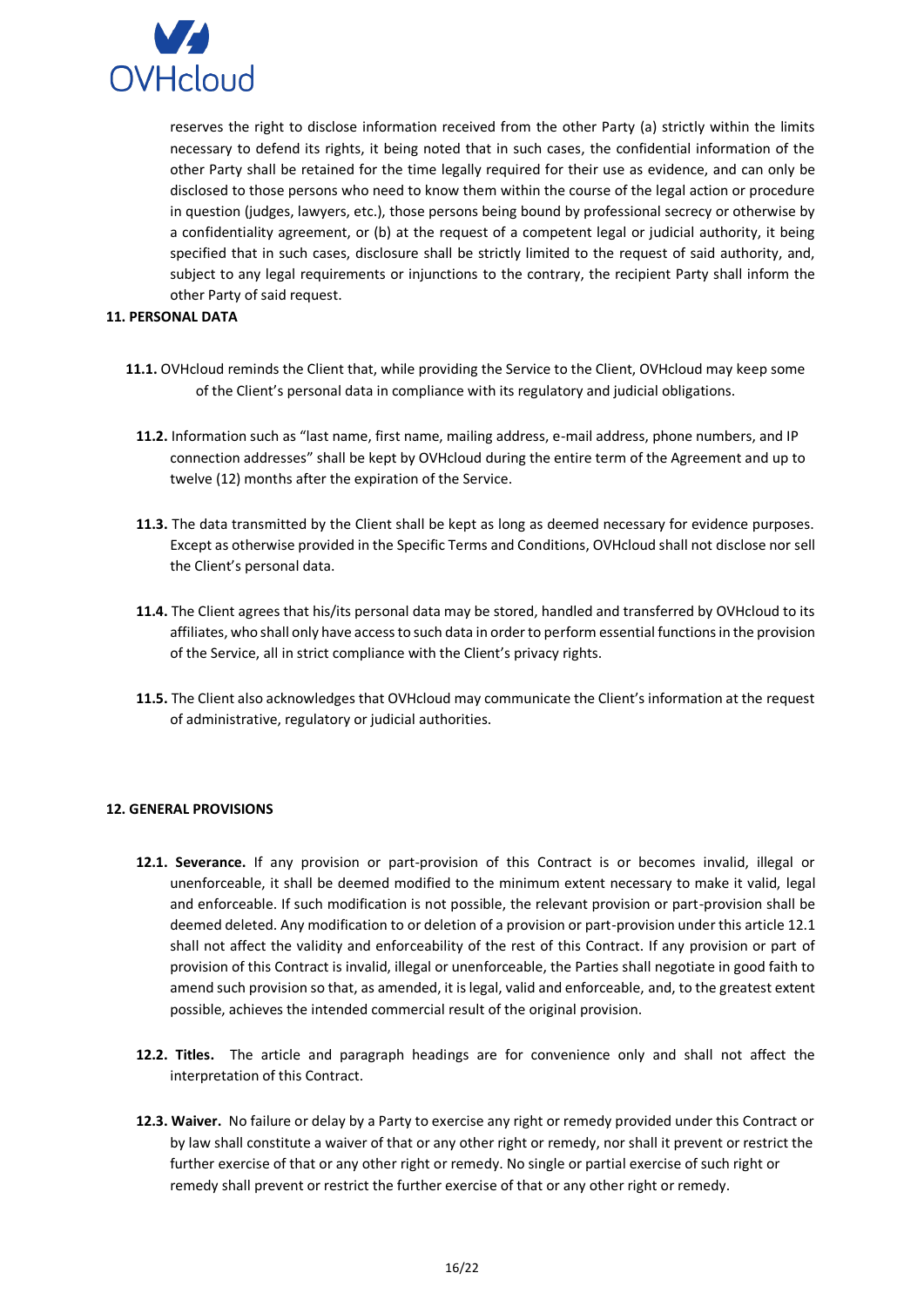

- **12.4. Entire agreement.** The Contract is made up of the Terms of Services which constitute the entire agreement between the Client and OVHcloud in relation to its subject matter, excluding any Client's general terms and conditions. OVHcloud may, at any time and by right, amend the Terms of Service in effect. Such amendments are immediately applicable to every new Orders. About those Services in use, the Client shall be notified via email or through its Management Interface of any amendment to the Terms of Service in effect. Changes to the Terms of Service are in effect within thirty (30) calendar days from the date the aforementioned notification is sent. Notwithstanding the foregoing, any change to Third Party Product Terms of Use and any implementation of a new regulation may be immediately applicable to the extent OVHcloud does not control such events. Subject to conditions applicable to Consumers, in cases where new Terms of Service are unfavourable to the Client, the latter may, terminate the Services affected by the notified amendment within thirty (30) calendar days from the new Terms of Services are in effect. Such termination shall be notified via registered letter with acknowledgement receipt or the form provided in the Management Interface.
- **12.5. Language.** The Parties hereto have specifically requested that this letter agreement and any documents relating thereto be written in the English language. Les parties aux présentes ont expressément exigé que la présente convention ainsi que tout document y afférent soit rédigé en anglais.
- **12.6. No Partnership or Agency.** Nothing in this Contract is intended to, or shall be deemed to, establish any partnership or joint venture between the Parties, constitute either Party the agent of the other Party, or authorise either Party to make or enter into any commitments for or on behalf of the other Party. Each Party confirms (i) it is acting on its own behalf and not for the benefit of any other person and (ii) it is responsible for all of its actions, and alone assumes all of the risks related to its activity.
- **12.7. Assignment.** Neither Party shall assign, transfer, mortgage, charge, declare a trust over or deal in any other manner with any or all of its rights and obligations under this Contract without the prior written consent of the other Party Notwithstanding the foregoing, each Party shall be entitled to transfer all or part of the Contract to its Affiliates. In this case, it shall notify the other Party in writing as soon as reasonably practicable. The following operations are deemed not to fall within the scope of application of the present article, and are therefore authorised: (a) changes in shareholders, changes of holdings, or change of control of either Party, and (b) operations such as mergers, acquisitions, sale of business assets, divestments, or any other operations which involve a transfer of the assets of either Party. If one of the Parties performs one of the operations mentioned in point (a) or (b) above, it shall inform the other Party. If the operation is realised to the benefit of a direct competitor of the other Party or a party with whom the other Party has a pre-existing dispute that other Party shall have the right to terminate the Contract, and no damages shall be due.
- **12.8. Notices.** For all exchanges of information by email, the date and time of the OVHcloud server shall be accepted by the Parties. This information shall be retained by OVHcloud for the entire duration of the contractual relationship and for the three (3) following years. Subject to the other means of communication and recipient mentioned in the Contract, all notifications, formal notices and other communications provided for in the Contract shall be deemed as having been validly delivered if they are sent by to:

For OVHcloud: By registered letter with acknowledgment of receipt to the address HEBERGEMENT OVH INC –Service Support – 800-1801 Avenue McGill College, Montréal (Québec) QC, H3A 2N4, Canada

For the Client: By registered letter with acknowledgment of receipt the postal address provided by the Client in its Client's account or by email address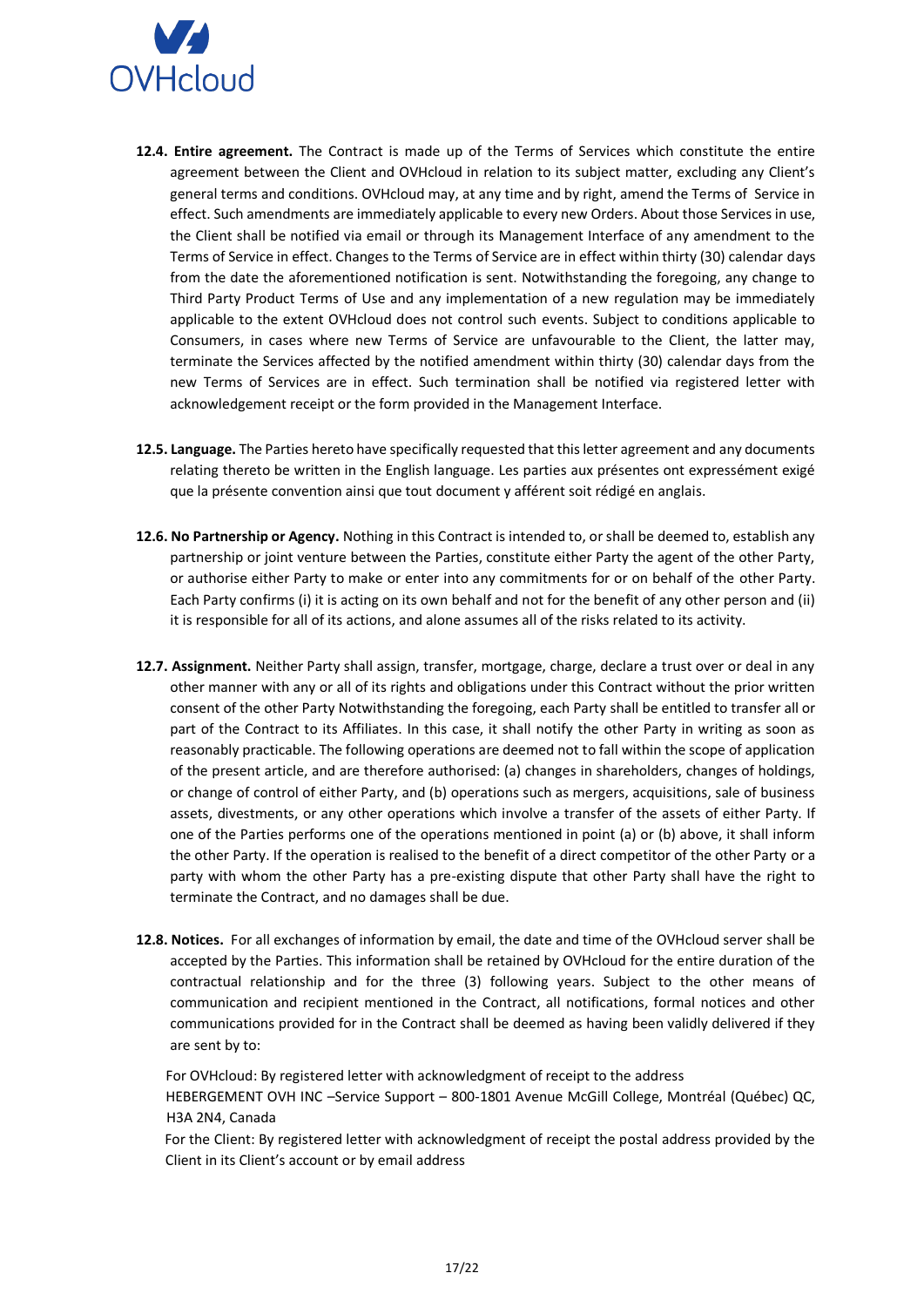

This article does not apply to the service of any proceedings or other documents in any legal action or, where applicable, any arbitration or other method of dispute resolution.

- **12.9. Advertising and promotion.** Unless otherwise decided by the Client via the form available for such purpose in its Management Interface, OVHcloud is allowed to make mention of its commercial relationship with the Client in its usual course of business towards clients and prospects. Any other mention by OVHcloud about the Client, and any other use of signs (logos, trademarks, etc.) notably for advertising purposes, exhibitions, conferences and in specialised publications for market professionals, as well as in its brochures, commercial documents and OVHcloud website is submitted to Client's prior consent.
- **12.10. Admissible evidence.** It is expressly agreed that the data of the OVHcloud information system or of its subcontractors, such as login logs, consumption records, order and payment summaries, Incident or other reports, can be used as evidence vis-à-vis the Client, and are deemed as admissible including in the context of legal disputes.
- **12.11. Computation of time frames.** Time periods shall be calculated in calendar days, and are counted starting on the next day of the event which triggers them.
- **12.12.** The expiry of the term or early termination of this Contract will not affect the validity of the rights and obligations provided for in the articles "Confidentiality", "Responsibility", "Intellectual Property. Usage rights ", "Notices", "Jurisdictional Competence and Applicable Law" of the Contract which, by their nature or as a result of specific provisions, extend beyond the term or this termination, both for the Parties and for their assignees, until their respective expiry dates.

### <span id="page-17-0"></span>**13. JURISDICTIONAL COMPETENCE AND APPLICABLE LAW**

- **13.1.** Jurisdictional competence. In case of any dispute with a client who is not considered a consumer under thereof the Consumer Protection Act, the Parties agree that all legal proceedings to be undertaken shall be instituted and heard before the courts having jurisdiction in the judicial district of Montreal, Province of Quebec where the Parties elect domicile.
- **13.2.** Applicable law. This Contract and any dispute or claim arising out of or in connection with it or its subject matter or formation (including disputes or claims relating to non-contractual obligations) shall be governed by and construed in accordance with the laws of Quebec and of Canada.

### <span id="page-17-1"></span>**14. DEFINITIONS**

**"Affiliate"** means any company controlled by OVHcloud, that controls OVHcloud or with which OVHcloud is under the joint control of another third company. The control means the possession, directly or indirectly, of: (a) the right to determine de facto, directly or indirectly, decisions relating to the strategy or management of any entity; or (b) the right to elect the majority of the members of the board of directors or members of an equivalent management body, in each case (a) and (b) regardless of the source of such rights (voting rights, contract or otherwise), and "controlled" and "controlling" shall be interpreted accordingly. The control is presumed when the entity directly or indirectly holds more than 40% of the voting rights and that no other shareholder directly or indirectly owns a larger percentage of the voting rights whether directly or indirectly. Companies domiciled in the United States of America are explicitly excluded from the scope of this Contract.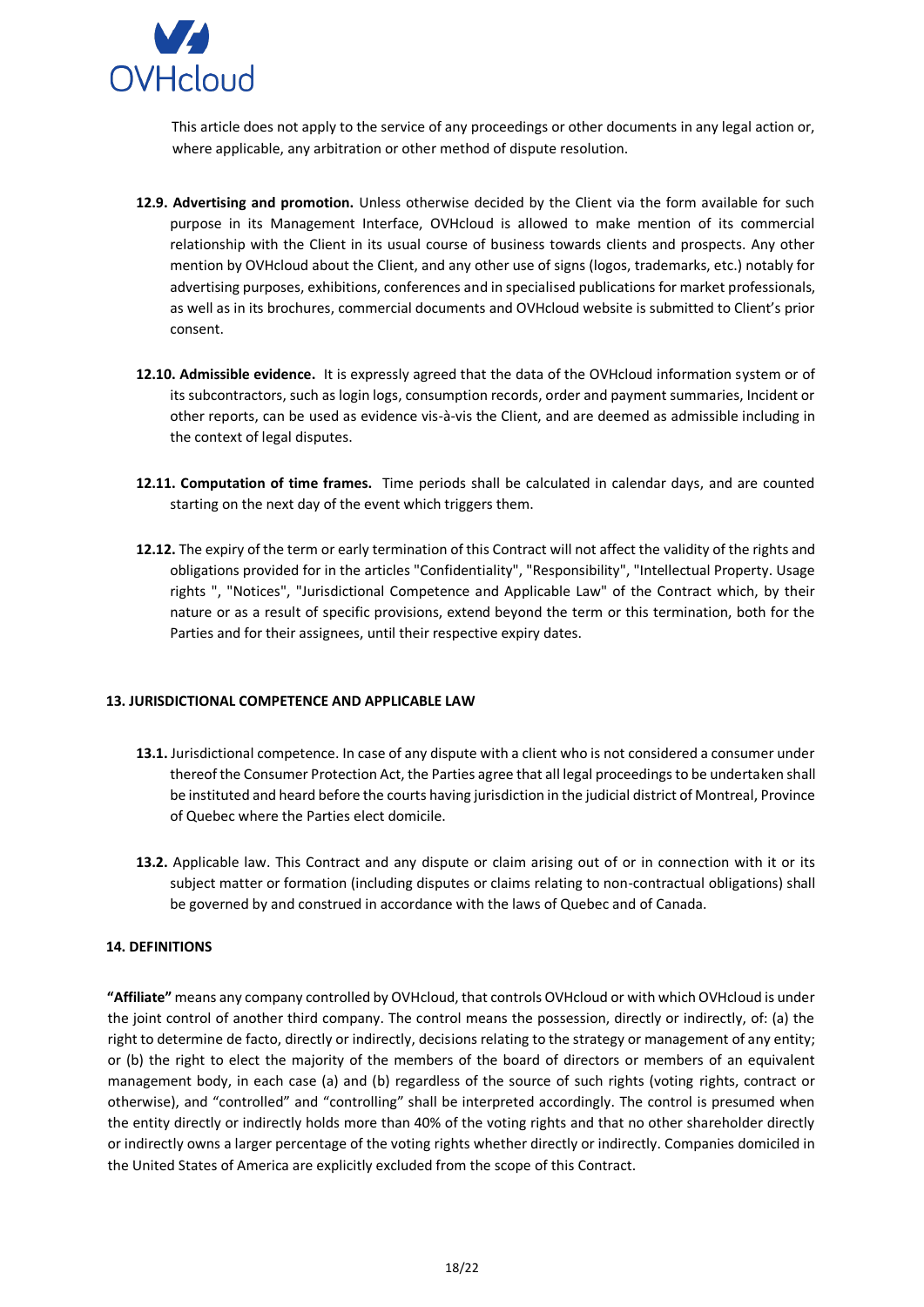

**"Client Account" (or Nic or Nichandle)** means reference Account/Client login allowing the Client to manage all its Services and to subscribe to additional Services.

"**Content**" means information, data, files, systems, applications, websites and other items which are reproduced, hosted, collected, stored, transmitted, distributed, published, and more generally used and/or operated by the Client within the scope of the Services.

**"Incident"** means any event which causes or is likely to cause an interruption or a reduction in the continuous operation of the Infrastructure and/or services provided to the Client by OVHcloud.

**"Infrastructure"** means all physical and virtual elements belonging to the OVHcloud Group or under its responsibility, made available by OVHcloud in the context of the Services, and which may consist in particular of network, bandwidth, physical resources and software and/or applications.

"**Lists de Sanctions**" means List of persons, companies and entities sanctioned pursuant to Directive (EU) 2015/849 on the prevention of the use of the financial system for the purpose of money laundering or terrorist financing as amended by Directive 2018/843 of 30 May 2018 or pursuant to other legislative acts in the field of the fight against money laundering and terrorist financing.

**"Management Interface" or "Manager"** means interface made available by OVHcloud, accessible remotely after authentication (by login and password).

**"Order"** means any order for Services submitted by the Client.

"**OVHcloud Elements**" means all elements (including software, data, Infrastructure, documents, etc.) made available to the Partner by OVHcloud as part of the Services and under this Agreement.

"**OVHcloud Support**" means OVHcloud team responsible for assisting the Client and handling Incidents.

"**OVHcloud Website**" means OVHcloud company's website "ovhcloud.com" or any other derivative website belonging to one of its Affiliates.

**"Services"** means any services, such as the use of products, OVHcloud Elements (infrastructure, network, etc.) and access to support, provided by OVHcloud to Client under the Contract.

**"Specific Terms of Service"** means a document describing one or more Services provided by OVHcloud, setting out the terms and conditions of performance and use specific to such Service(s), and published on the OVHcloud Website or available to the Client upon request addressed to OVHcloud Support.

**"Terms of Service"** means set of documents applicable to an Order comprised of, in particular, but not limited to General Terms of Service, Specific Terms of Service applicable to relevant Services in their latest version in force and published on the OVHcloud Website or available to the Client upon request addressed to OVHcloud Support.

**"Third Party Products"** means any product (such as an operating system, application, firewall, or hardware component) that is developed and owned by a third party and made available to the Client by OVHcloud, or that the Client has directly or indirectly procured from such third party.

"**Third Party Product Terms of Use**" means contractual terms specific to the use of Third Party Product made available by OVHcloud within the framework of the Services.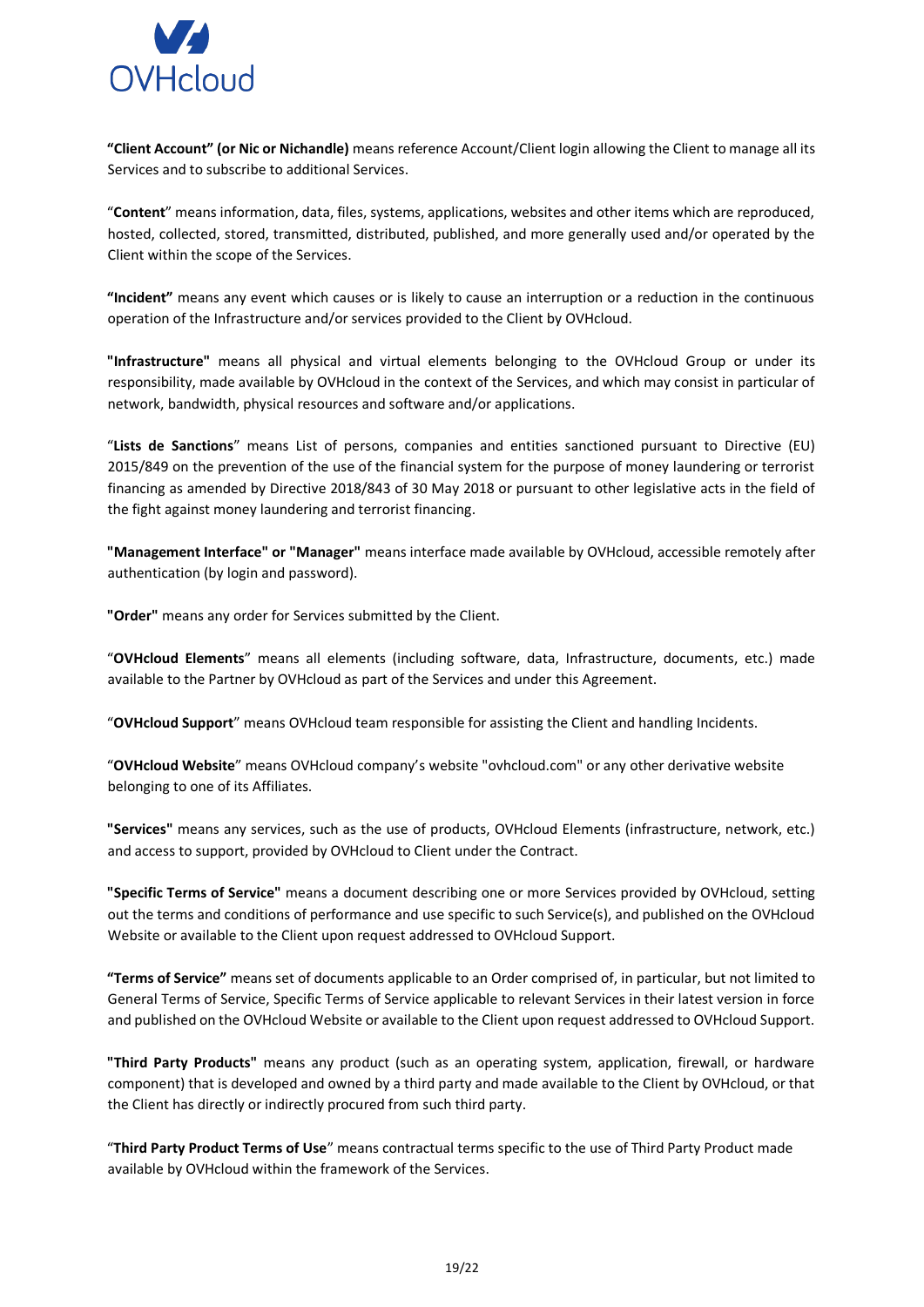

"**Third-Party Providers**" means third parties including, in particular, but not limited to, energy providers, network providers, network interconnection point managers or collocated datacenters, material and software providers, carriers, technical providers, security company.

**"User(s)"** means the Client and any other person(s) accessing or using the Services (including access to or use of any products configured within the Services by OVHcloud, the Client, its own clients or any third party) under the responsibility of the Client.

# <span id="page-19-0"></span>**15. CONDITIONS SPECIFIC TO CONSUMERS**

*This article 15 applies only to Clients who are considered consumers under applicable consumer protection legislation, and supplements the other provisions of these General Terms of Service, which remain fully applicable to said Clients subject to the provisions to which article 15.2 below expressly derogates.* 

- **15.1. Additional stipulations.** This section 15.1 supplements the other provisions of these General Terms of Service, which remain fully applicable to Consumers.
	- 15.1.1. Provision of the Services. OVHcloud undertakes to provide the Service to the Client within the time provided during the Order, or lacking the information or agreement on the provision's date of the Service within fifteen (15) days following the confirmation of the Order. If the Service is not provided with the aforementioned time, the Client may request the cancellation of the transaction by registered letter with acknowledgement of receipt or by creating a ticket through its Management Interface by precising in the subject message "Termination for default in the Provision of the Services". Sums already paid by the Client are reimbursed within fourteen (14) days following the cancellation of the Order.
	- 15.1.2. Termination. All requests from the Client for the termination of the Contract shall be effective the day after the date of receipt by OVHcloud or at any other effective date provided by the Client in its termination notice, providing that the Client has specified all of the required information enabling it to be identified.

The Client may request that the termination of the Contract shall be effective more than ten (10) days after receipt, by OVH, of its termination request.

15.1.3. Complaints. All complaints regarding OVHcloud Services may be addressed:

- Firstly to: HEBERGEMENT OVH INC – Clients Service – 800-1801 Avenue McGill College, Montréal (Québec) QC, H3A 2N4, Canada. A complaint form is available to the Client in its Management Interface.

- Secondly, if the Client has not received a reply within thirty (30) calendar days following the receipt of its complaint, or in the event the Client is not satisfied with the response provided by the Client Service, it may write to: HEBERGEMENT OVH INC – National Consumers Service – 8001801 Avenue McGill College, Montréal (Québec) QC, H3A 2N4, Canada. The complaint of the Client shall be reviewed within thirty (30) calendar days from the date of its receipt by the OVHcloud National Consumers Service.

**15.2. Overriding stipulations.** The following provisions replace the provisions of these General Terms of Service to which they expressly derogate.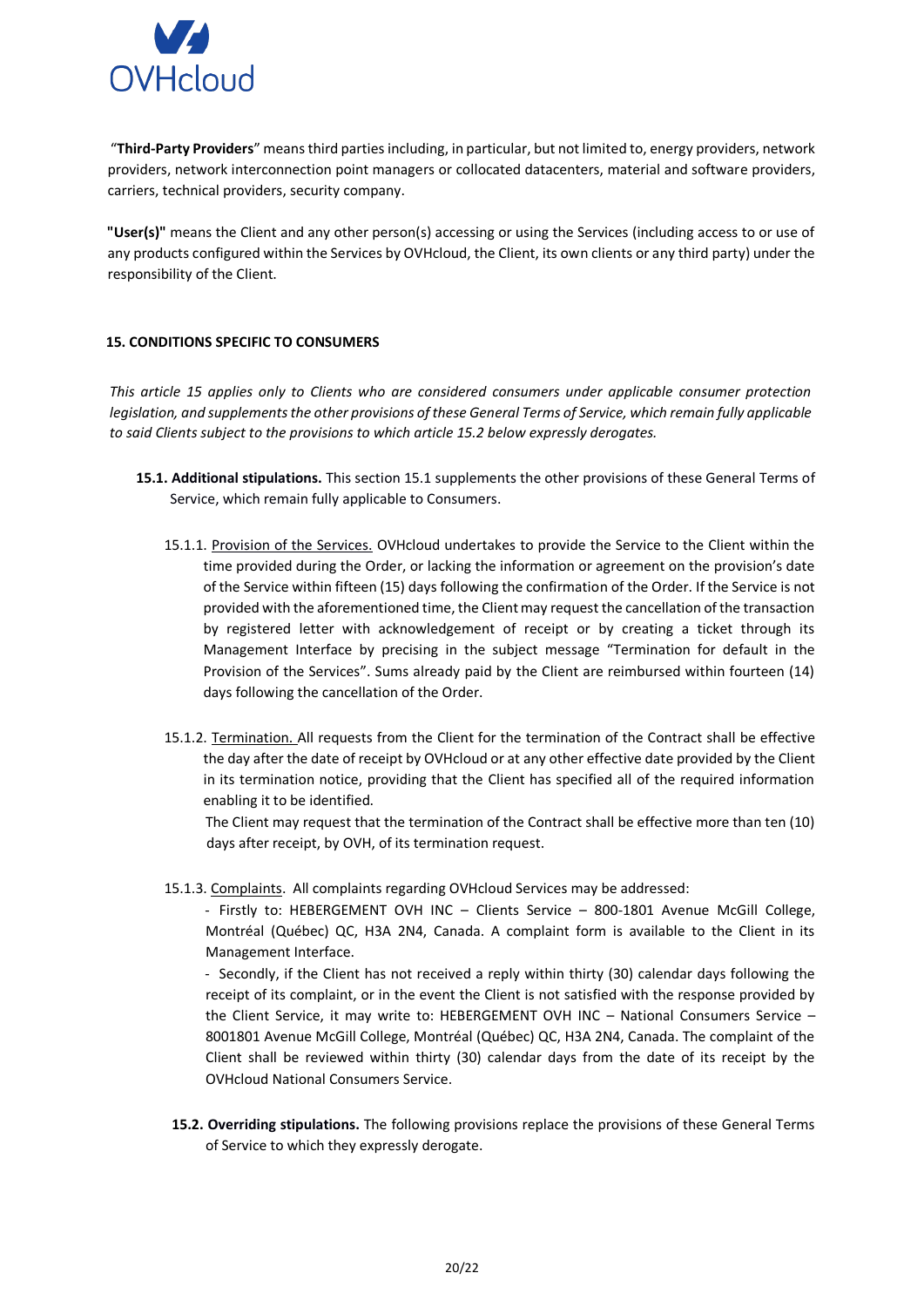

- 15.2.1. (derogates article 3.8) Updates to Services**.** OVHcloud may modify the Services at any time, and may add, modify or remove ranges, options or features, as well as upgrade their performance. The Services are described online on the OVH Website. The Client is responsible for keeping abreast of any updates to the Services, which are immediately applicable to any new Orders. Concerning the Services in use by the Client, the latter shall be informed by email or via its Management Interface of any substantial updates which are of a nature to downgrade said Services, at least thirty (30) days before the implementation of said update. Nevertheless, modifications to Third Party Products and urgent cases (such as security risks, or legal or regulatory compliance updates) may result in immediate modifications to the Services. In case of any update that degrades existing Services (removal of functionality, performance downgrade, etc.), the Client may terminate the relevant Services by letter sent to OVHcloud address indicated at the section 15.1.3. "Complaints" or through a provided form found in its Management Interface or through any other statement explicitly expressing its willingness to exercise its rights within thirty (30) days from the date the relevant update is implemented.
- 15.2.2. (Derogates at article 7.2.) . The provisions of Article 7.2 Responsibility of OVHcloud shall not prevent the Client from being compensated for the damage suffered under the conditions set out in Article 10 of the Quebec Consumer Protection Act.
- 15.2.3. (Derogates at article 7.3.) . The provisions of Article 7.3 Limitation of Liability shall not prevent the Client from being compensated for the damage suffered under the conditions set out in Article 10 of the Quebec Consumer Protection Act.
- 15.2.4. (derogates article 8.2) Changes of prices**.** OVHcloud reserves the right to change its prices at any time. Pricing changes are immediately applicable to any new Orders. For Services in use at the time of an increase in their price, the Client shall be informed of the change by email at least thirty (30) days in advance. In such case the Client, upon notification of said increase, has the right to terminate the impacted Services within thirty (30) days without penalty. Such termination shall be notified by letter sent to OVHcloud address indicated at the section 15.1.3. "Complaints" or through a specific form provided for such purpose in the Management Interface or through any other statement explicitly expressing its willingness to exercise its rights.
- 15.2.5. (derogates at the article 8.4.) Payment. In the event of early termination, OVHcloud undertakes to reimburse the Client for the prepaid amounts in proportion to the volume of service not used before the date of early termination in accordance with the provisions of Article 2129 of the Civil Code of Quebec. In the event of a discount granted in return for a period of commitment not respected by the Client, the Client undertakes to pay an amount equal to the sum of the discounts granted by OVHcloud in proportion to the period of use of the Services without prejudice to any claim for damages by OVHcloud.
- 15.2.6. (derogates article 8.5) Default or late payment. If the Client fails to make any payment due to OVHcloud under the Contract by the due date for payment, then, OVHcloud may charge the Client late payment penalties equal to 2% calculated monthly (26.82% per year) from the day following the payment due date Furthermore, any default or delay of payment (including partial) of the sums due by the Client under the Contract persisting for more than four (4) calendar days after notification of default or delay of payment sent to the Client by email, shall result by right, and without requiring any additional notification or formal notice, in (a) the immediate demand of all of the sums remaining due by the Client under the Contract regardless of their payment terms,